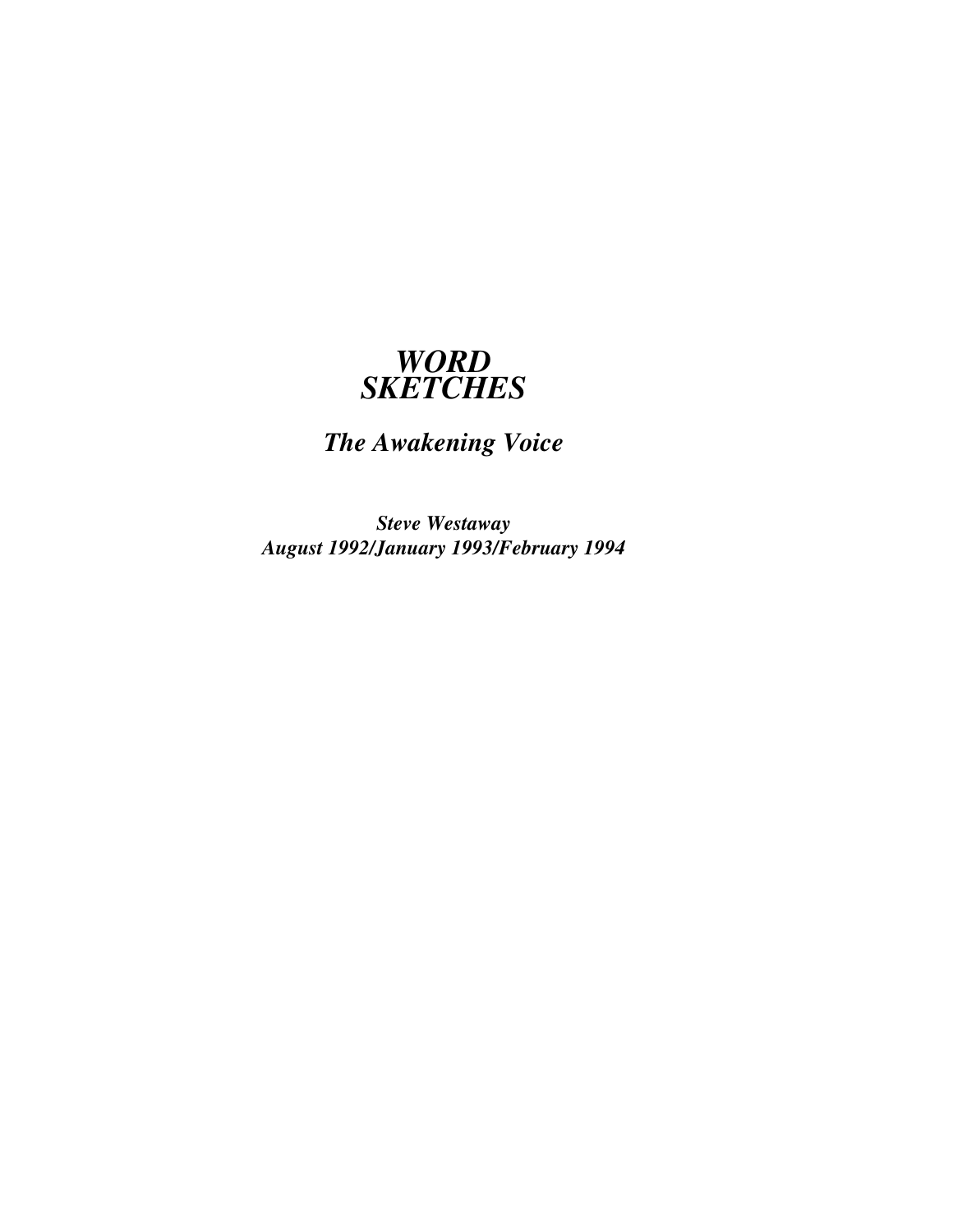## *INDEX*

| Page           | <b>Sketch</b>                          |
|----------------|----------------------------------------|
| $\overline{2}$ | The Awakening Voice                    |
| 3              | Autumn 1991                            |
| $\overline{4}$ | Captains                               |
| 5              | <b>Burglar</b>                         |
| 6              | The Old Man                            |
| 7              | It was you                             |
| 8              | Negative                               |
| 9              | Second Hand                            |
| 10             | Pit                                    |
| 11             | Her hands are at                       |
| 12             | Dylan Thomas  Notes from a T.V program |
| 13             | My Father                              |
| 14             | Autumn/Newlyn/Trelawney 1971           |
| 15             | Following Newlyn                       |
| 16             | James Dean                             |
| 17             | I do not know of death                 |
| 18             | The Star Child                         |
| 19             | And to the men my sympathy             |
| 20             | In that other kingdom                  |
| 21             | I have said your name tonight          |
| 22             | Marilyn                                |
| 23             | "Tadzio"                               |
| 24             | Your head is bowed.                    |
| 25             | <b>Antrim Strand</b>                   |
| 26             | A Small Crucifixion                    |
| 27             | Auferstehen                            |
| 28             | Song                                   |
| 29             | <b>England my England</b>              |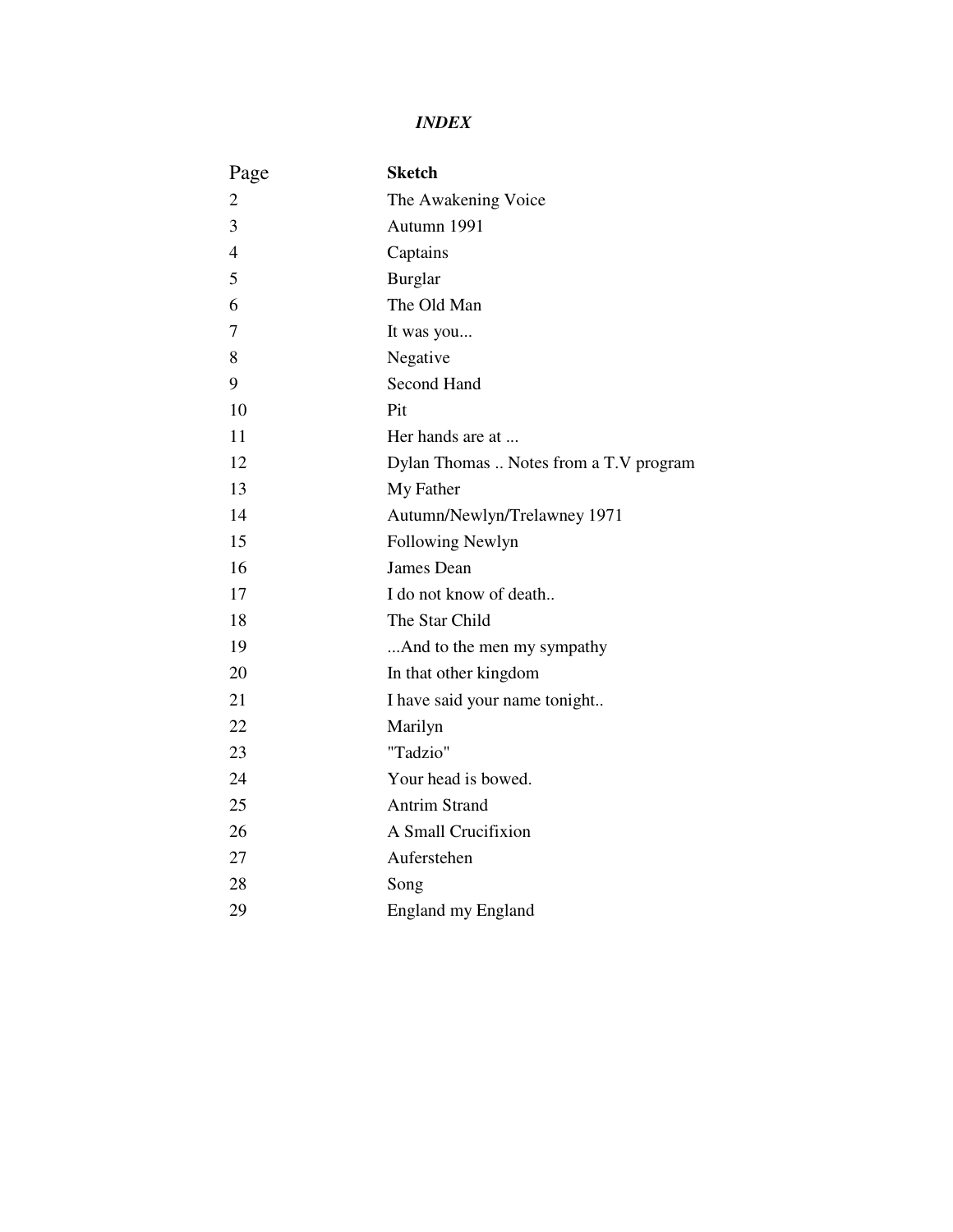#### The Awakening Voice

Here in the silent room, moving wood walls, quiet and alone sits the voice, quietly breathing, waiting for the awakening voice. He read many things, passed all the words though his eyes and waited for the returning echo, waiting for the moment when word became flesh, and flesh became pulsing blood and body. It was not unusual for him to sit, days after days, nothing moving, body purring, ears pounding, It was not unusual for him to stop breathing waiting for another breath to join his in a silent meeting.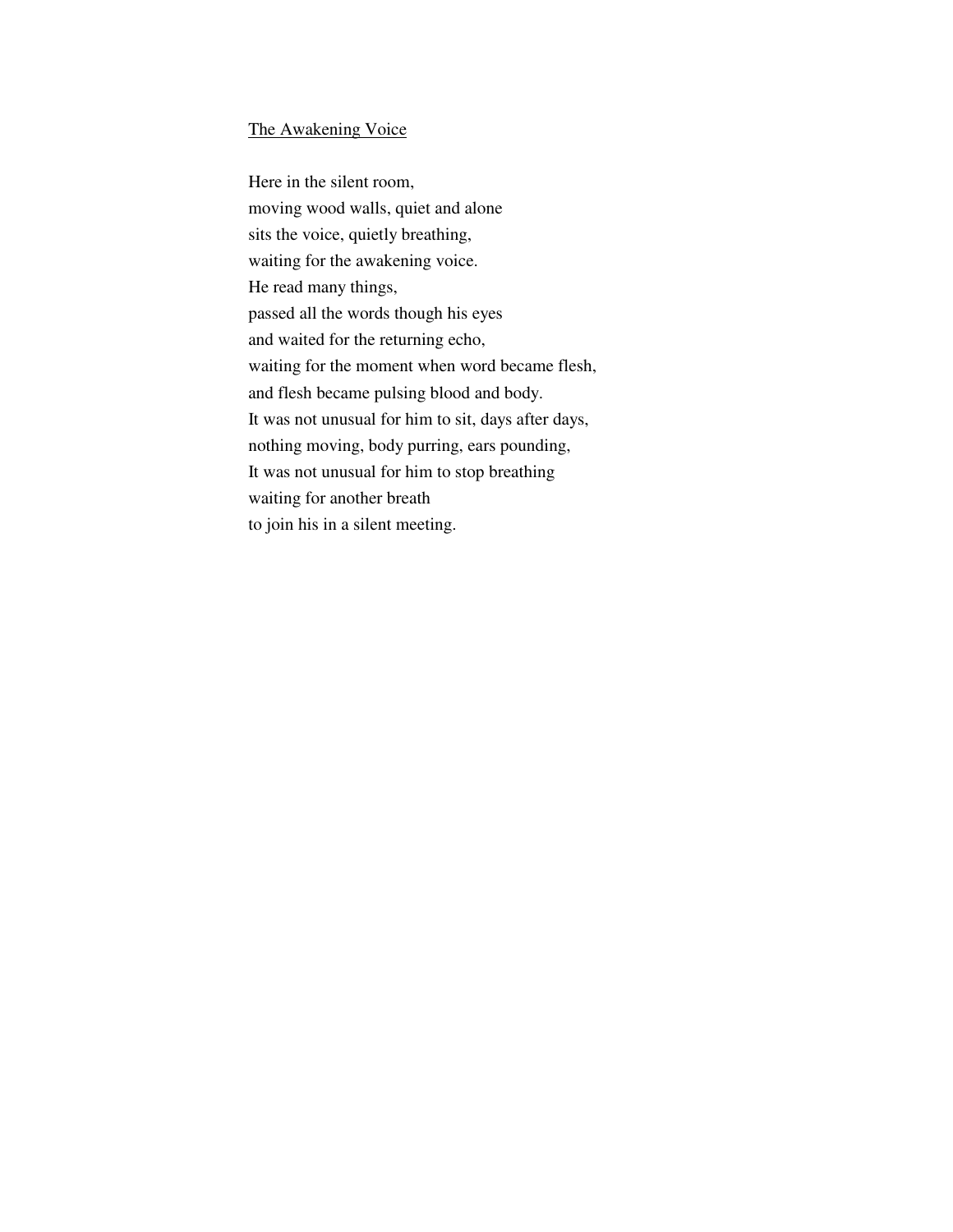#### Autumn 1991

The cat has finished chasing my finger and has now decide to eat the plants. Sunshine crawls through the smoke and reaches the place where I'm sitting. Somewhere outside the apples fall from the Autumn cold trees.

Here is still, still.

I'm looking at the book and decided that although the words are there they don't join up.

Fractures appear, spin webs on the glass door Summer spiders looking for a winter hole.

The stone from the walls is slowly releasing the summer heat No steam, just a slow easy release.

The cat has decided to eat my sock.

The first autumn storm hit yesterday shaking the fences and looking for its first ingress into the roof where it will turn and howl the whole winter through.

Autumn - Sun on the mornings dew no heat just light

and me remembering - so far back.

I don't write that often - maybe once every ten years Once talked through guitar strings but is now empty of notes hands and fingers empty of notes.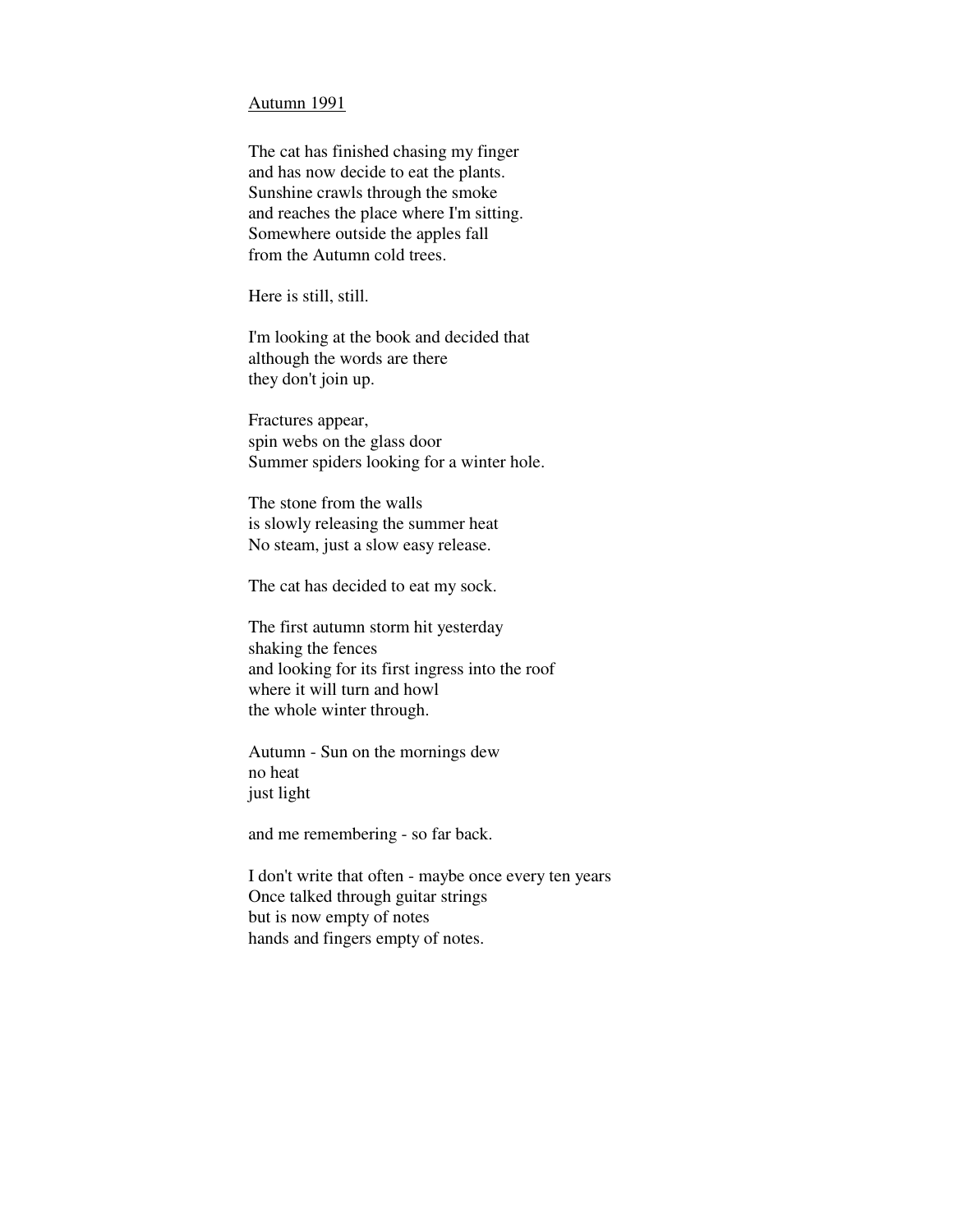#### Captains

I have not remembered those pitched forward from their youth breach born into manhood diving down through black skies

I should perhaps have been one of those carelessly thrown through the wind into the nets of darkness.

And all my sad heroes now drowned and broken-backed upon their own reefs lie and smile from their gentle graves.

And all my sad captains rise and fall, held in rocks between the sea and beach never reaching never leaving drifting though the leaves of the sea into the arms of tomorrow.

In this season of wintering down you, like all nature, have turned your back and crept away into the fading season. But I've seen you rise in the morning fresh and cold, ice-mist on a winter's lake and smelt your body on my hands and lips, wrapped around your body, have kissed your eyes awake.

And now, into this black night go light and soft into the milky moon, strong like some star away in the pillow of space strung like ice on a spider's web in this black night.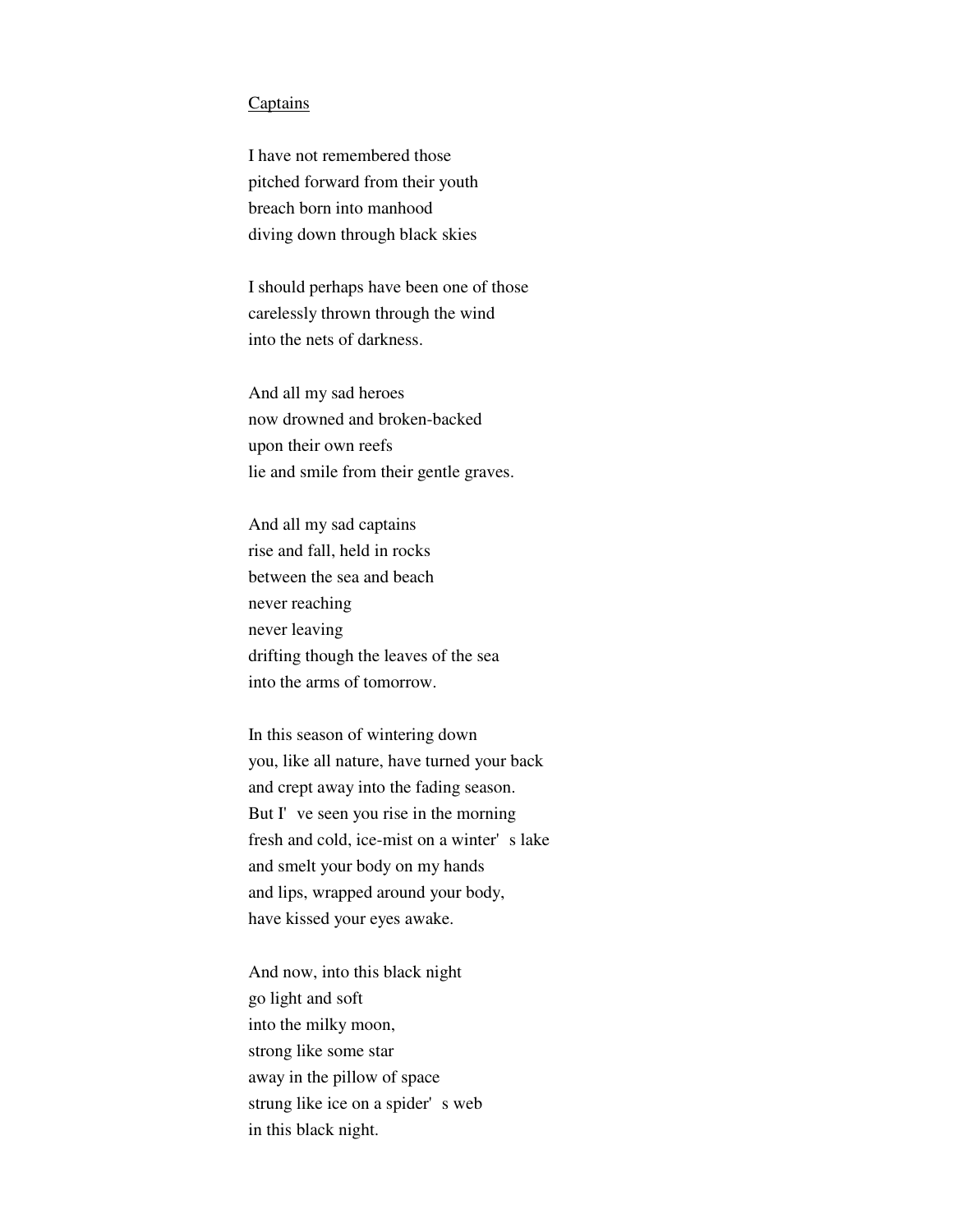## Burglar

I caught a burglar last night somewhere between sleep and end-time And found her lying there beside me when dawn broke clutching a piece of my heart. But I could not prosecute for I had left it open hoping to tempt an intruder into this empty room.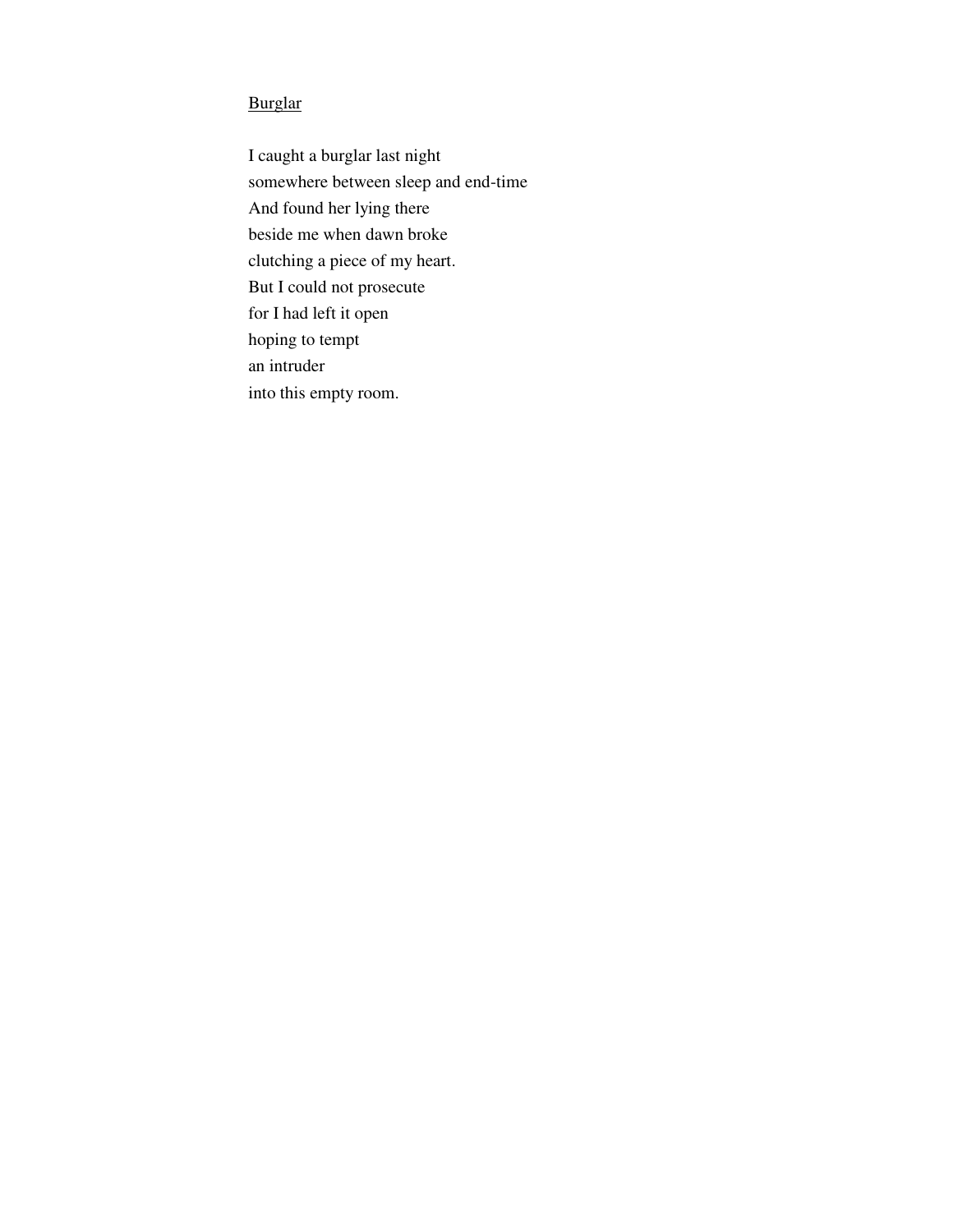#### The Old Man

The old shed we pulled down years ago, Windworn and crumbled after the yearly round of sun and rain. Here we found his tools. Hammers, chisels, braces and bits long and short saws and the heavy axe which I had tried to lift when a child. Each handle smooth and shiny grain worned by years of work, years of touch and grip.

He had made me a cricket bat with these tools. Cut the wood with the axe, shaped and carved the handle and the huge blade; A beast of a thing that I could hardly lift. No springs, no linseed finish but a crude blunt blade which stung my fingers when the ball was struck. He showed me how to hold it, his short stubby hands, coarse like sandpaper gripped around my hands, child-soft, to help me lift this club he'd made for me.

His hands, pure and strong, hands that worked wood, knew wood, loved wood.

Every Sunday, after the punctual departure of the wife to church he'd sit at the piano in the front room (No-one went into the front room except at Christmas) and banged and thumped out all the tunes he knew. Couldn't read a note of music but the tunes would thunder out up into my room next door. And he'd stop just before church ending and putting on his cycle clips would leave for his Sunday hour at the pub

(Well he always said it was to get the papers.)

He'd arrive back exactly at the same time and sometimes I'd go to meet him and he'd put me high up on his saddle and wheel me up the road and me like a king riding high and nervous with my granddad looking around to see who could

see.

A wild soft man he was, gentle and wicked with a loving tongue.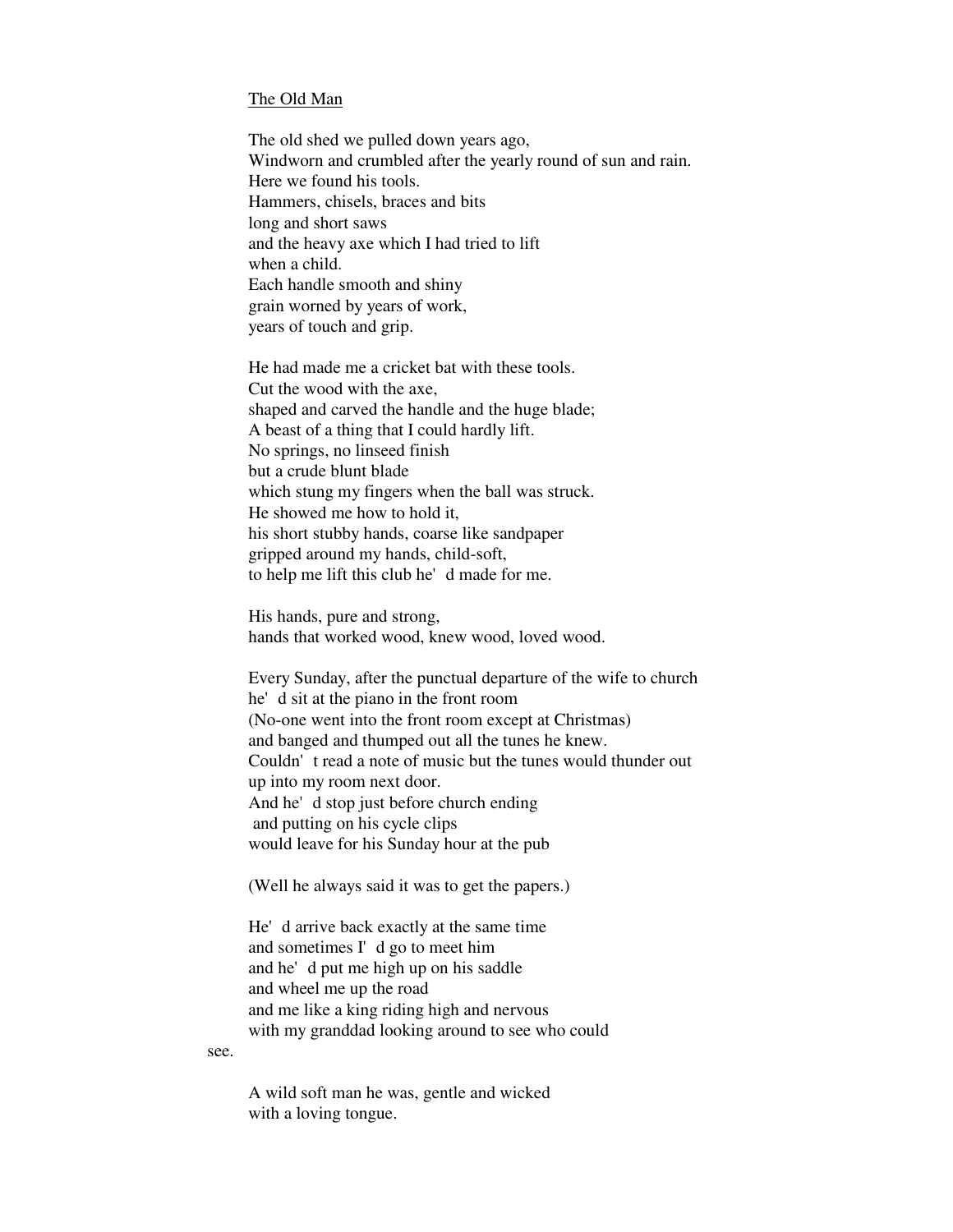#### It was you...

It was you who slept in this bed beside me. Waking up at the same time and wrapping your arms around me warming me with your eyes and your body. You who I made coffee for and then made love for and to.

When I entered you and watched your eyes watching mine And I slowly crept into your wetness and gave you mine.

It was you who matched movement with movement breath with breath laugh with laugh slowly moving against each other shouting and crying laughing and dying in each other's arms.

It was you now gone and left this space beside me empty and wanting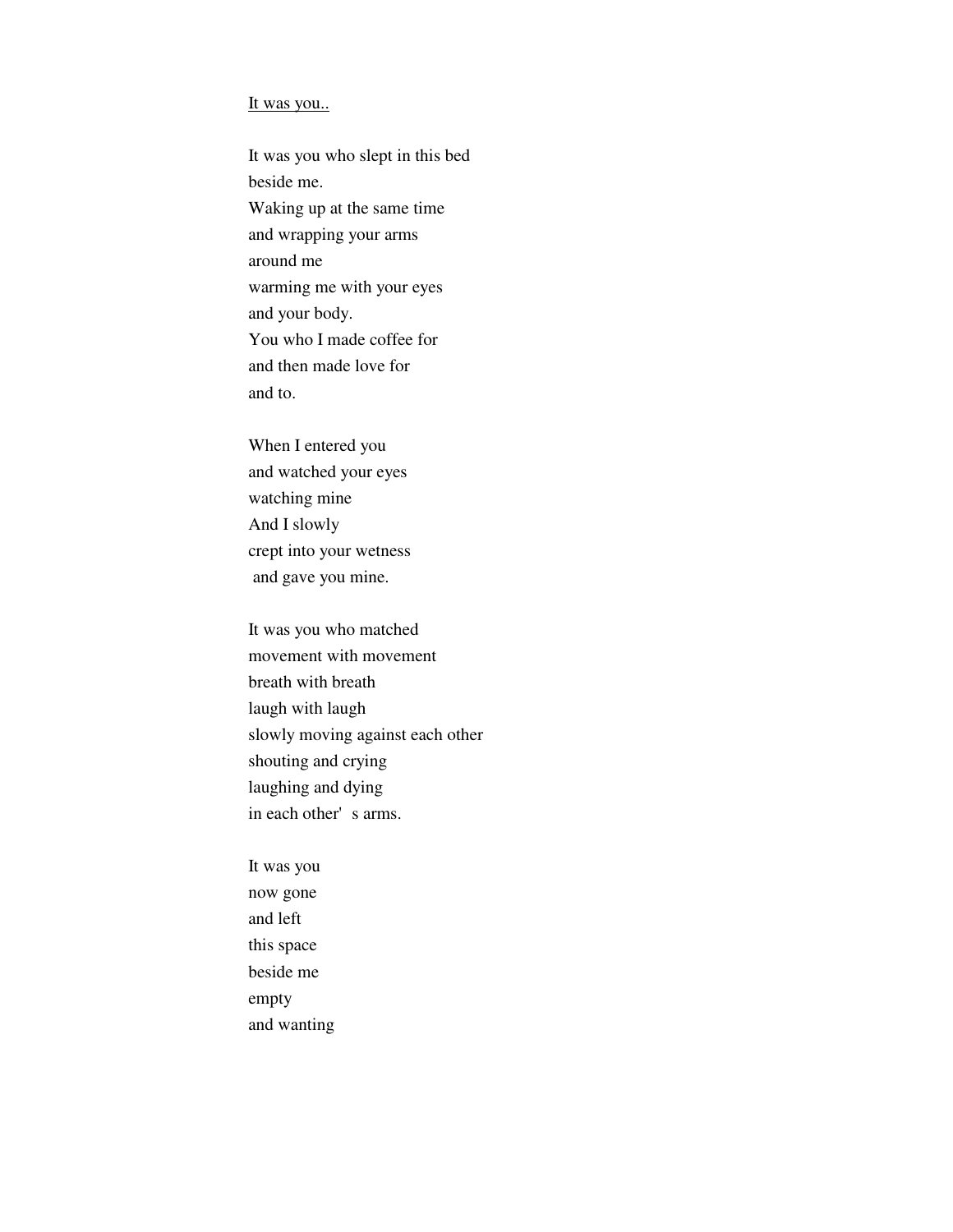## Negative

I never had many photographs of her when we were together. I seem to have collected too many now that we have become a negative response.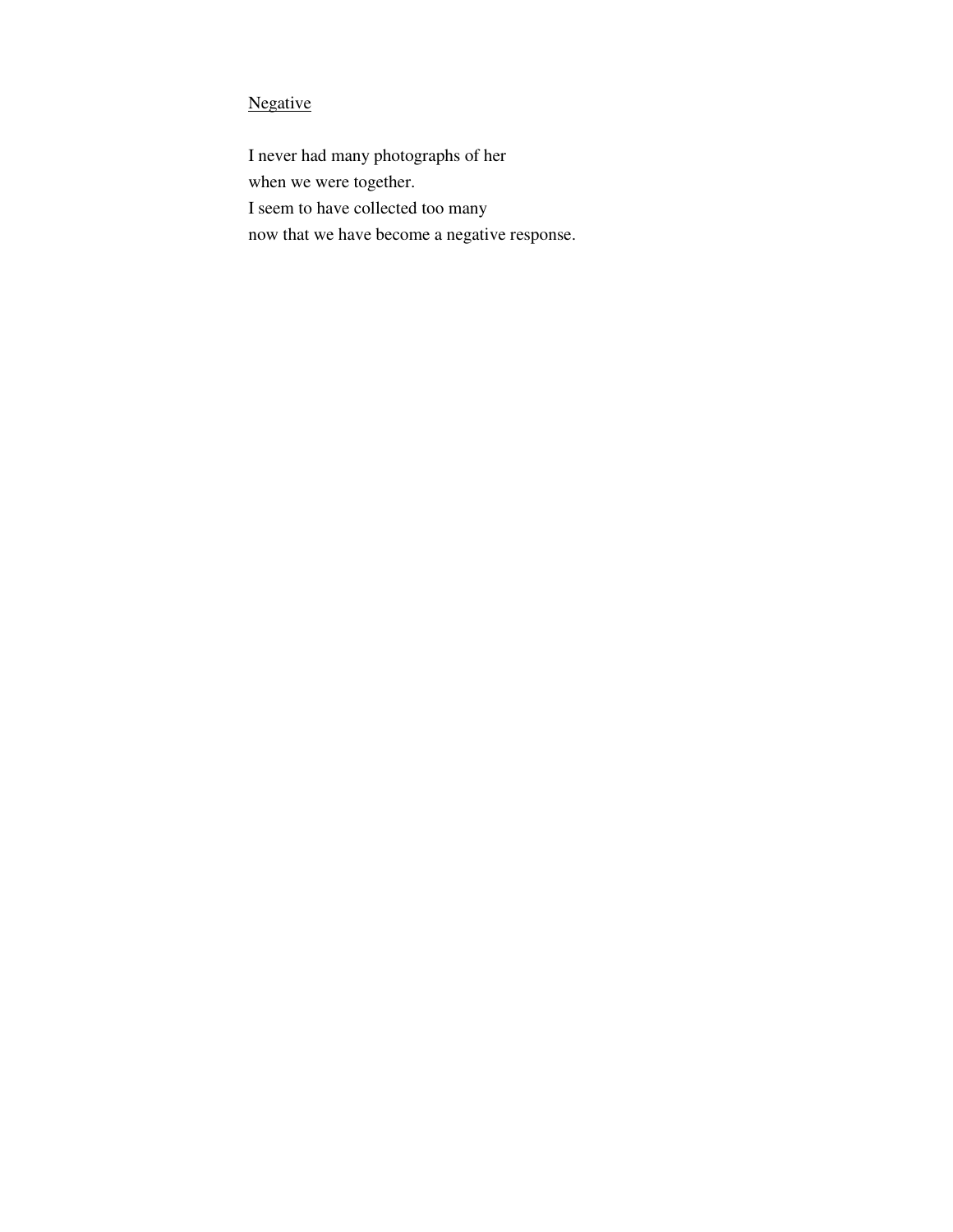#### Second Hand

I woke up this morning with the bed light still on and put my hand into the space next to me where you used to sleep and felt it cold and empty realising that I'm now part of your second hand loves.

And lady, where were you last night ? You with the key to my room and now leaving me with thoughts of you - so clear yet tagged and priced as second hand love.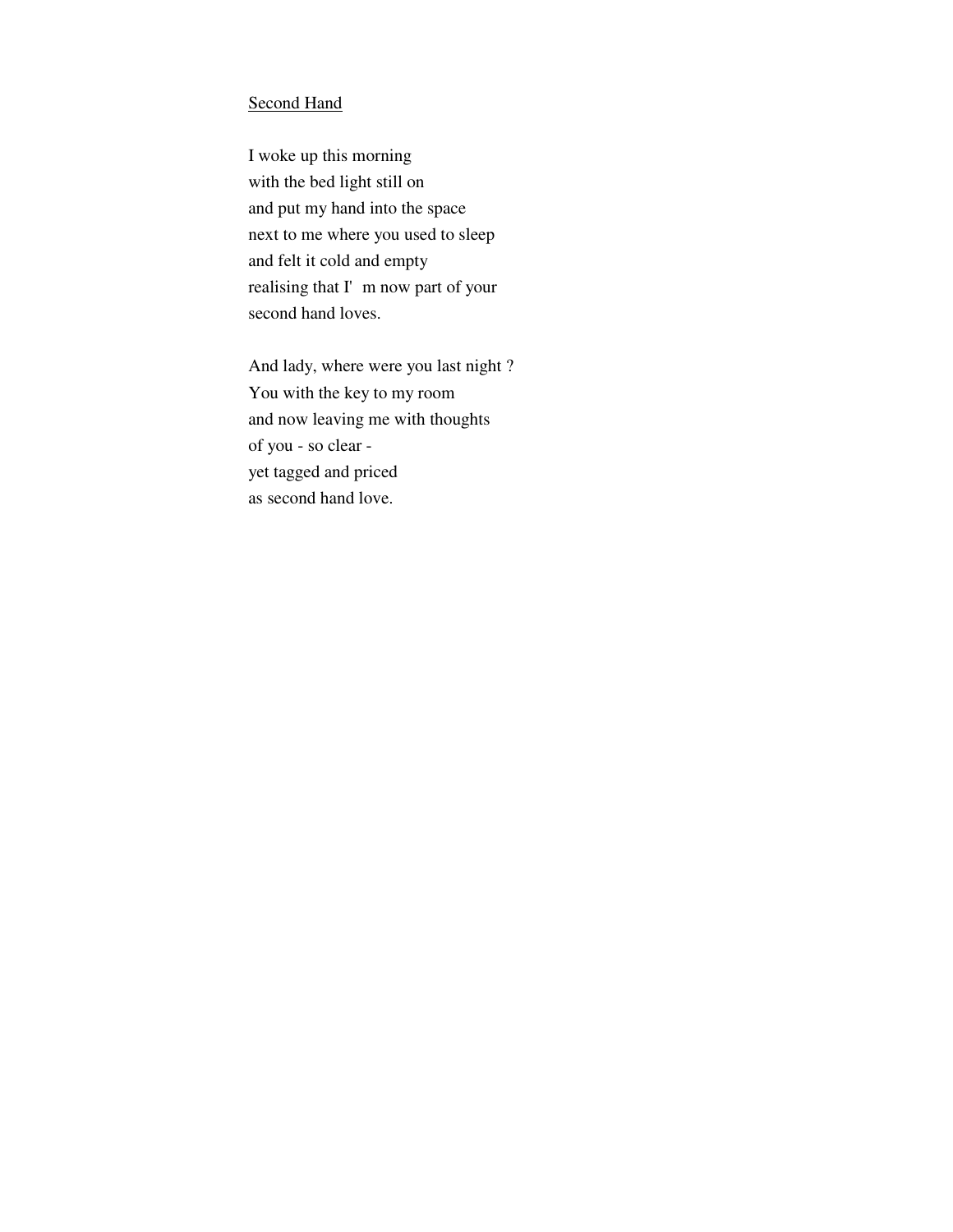## PIT

Together the same faces, moored in silence between iron and stone hills. Hands unmoved and covered wool weaved and wasted down through the coal-black shacks.

We are not moved by repetition except for the times when the wheel slips and flesh, torn and buried assumes identity and moves to share the private grief.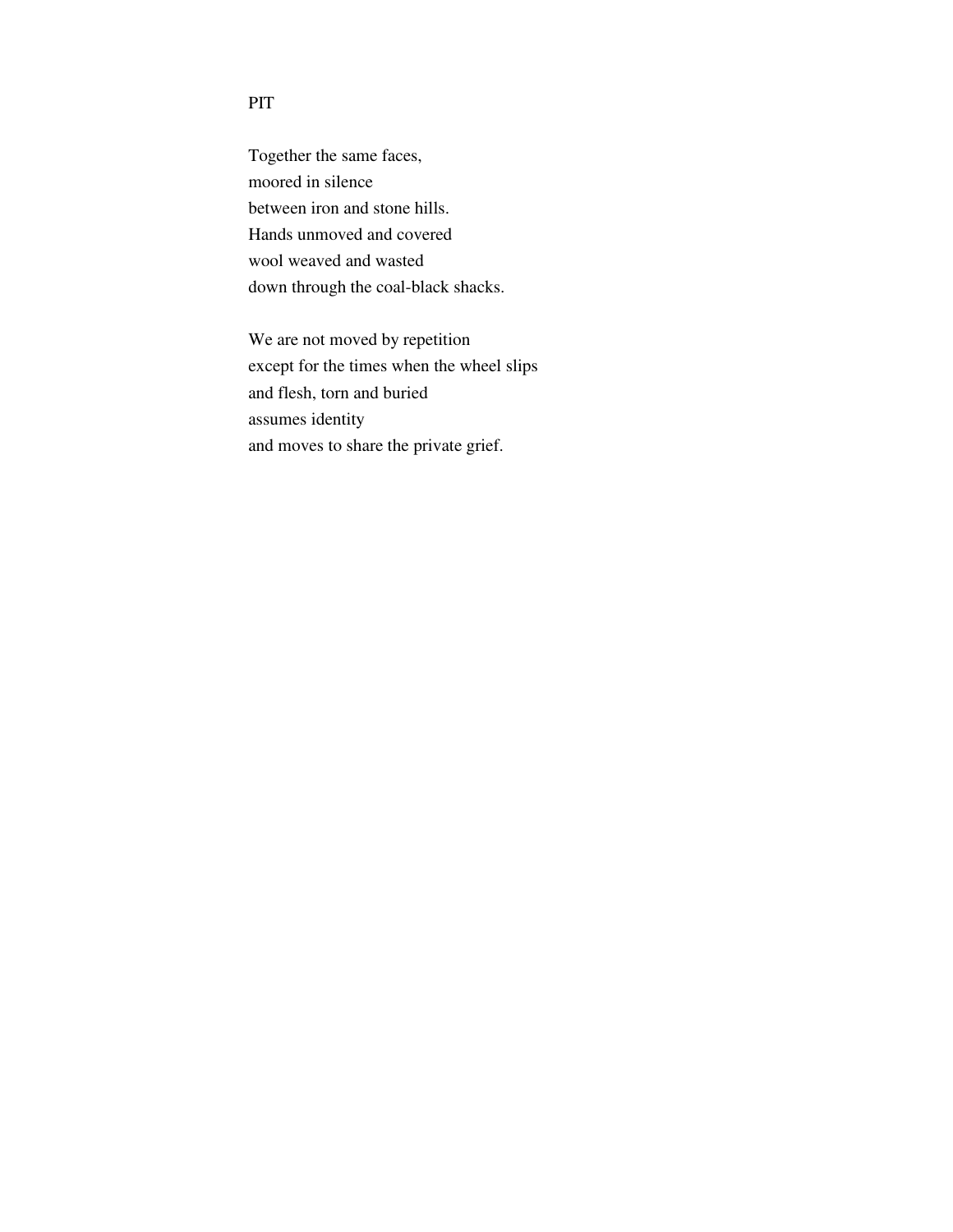### Her Hands are at...

Her hands are at my body again. They were there two days ago and I still feel them against my skin. The touch remains after miles of travelling. Her hands are at my body again touching and holding, pressing and tempting me to claim them for my own.

That is not to say I do not feel my hands on her. It is all too well remembered in the whorls of my fingers and in the worlds of my mind.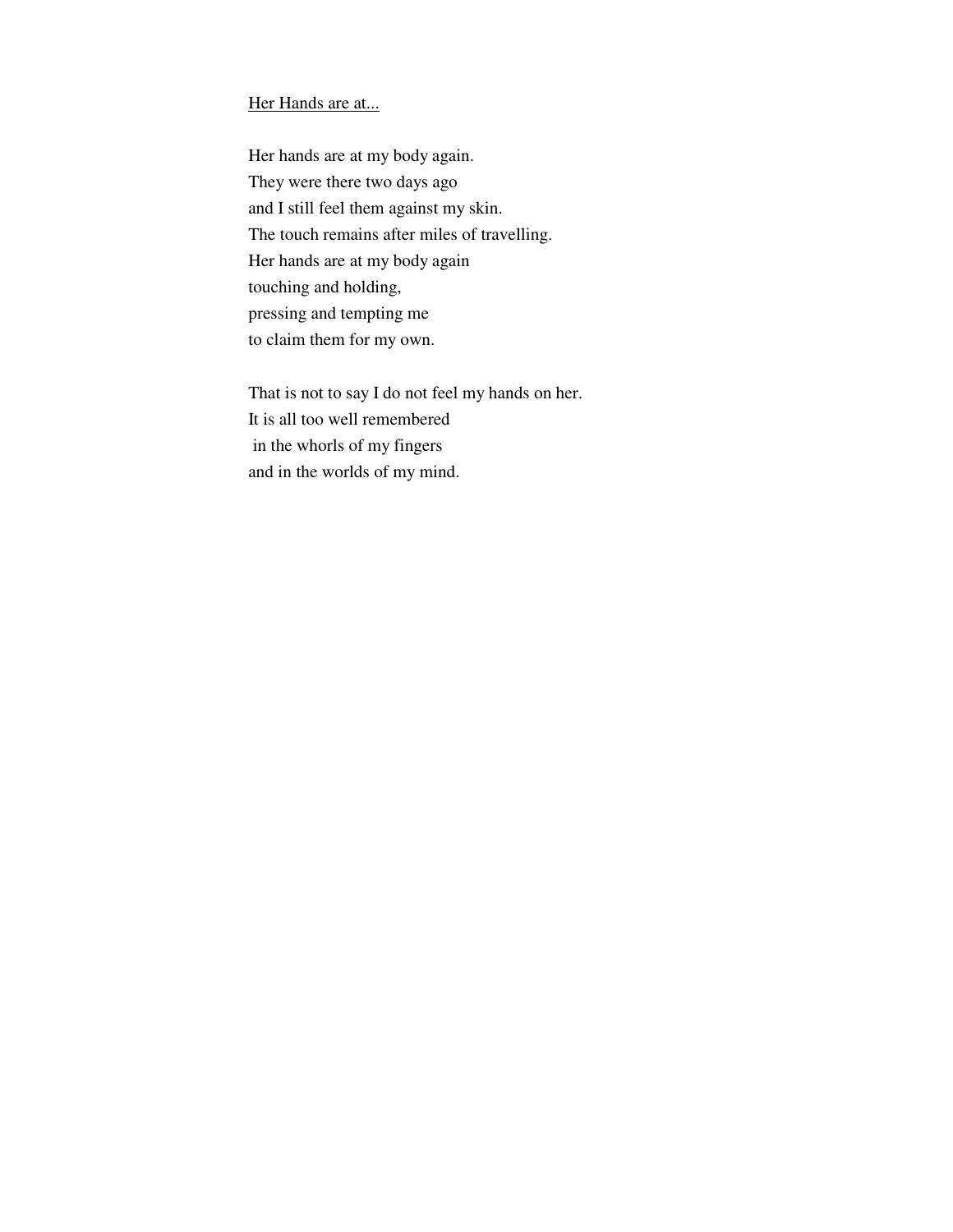#### Dylan Thomas - Notes from a T.V programme

There must have been magic When this man stepped on stage full of words and pictures, vomit and fools.

Windy green down between the trees Here my hero and maker swept up with notso gentle hands and greedy gossip.

And all my body is burnt up with words from my mother's womb and father' sears.

You are my ghost and am nothing. You fuse against an empty stone.

I wanted to be in my own country but have not found it yet.

I only write in lines because I am a fraud to myself and my words protect what becomes and is me.

Read me when I'm dead for I have lived your sorrows and my end...

I have been there.. I know what your eyes deceive of you.

I know what eats your heart and stops your words.

Do not hinder my dying for the life is not worth hanging on to..

I have writ what I have writ

Where have you gone ??

just the subtle breasts I used to kiss and the groin I used to lick and I believed in.

Believe me - do not hinder my dying.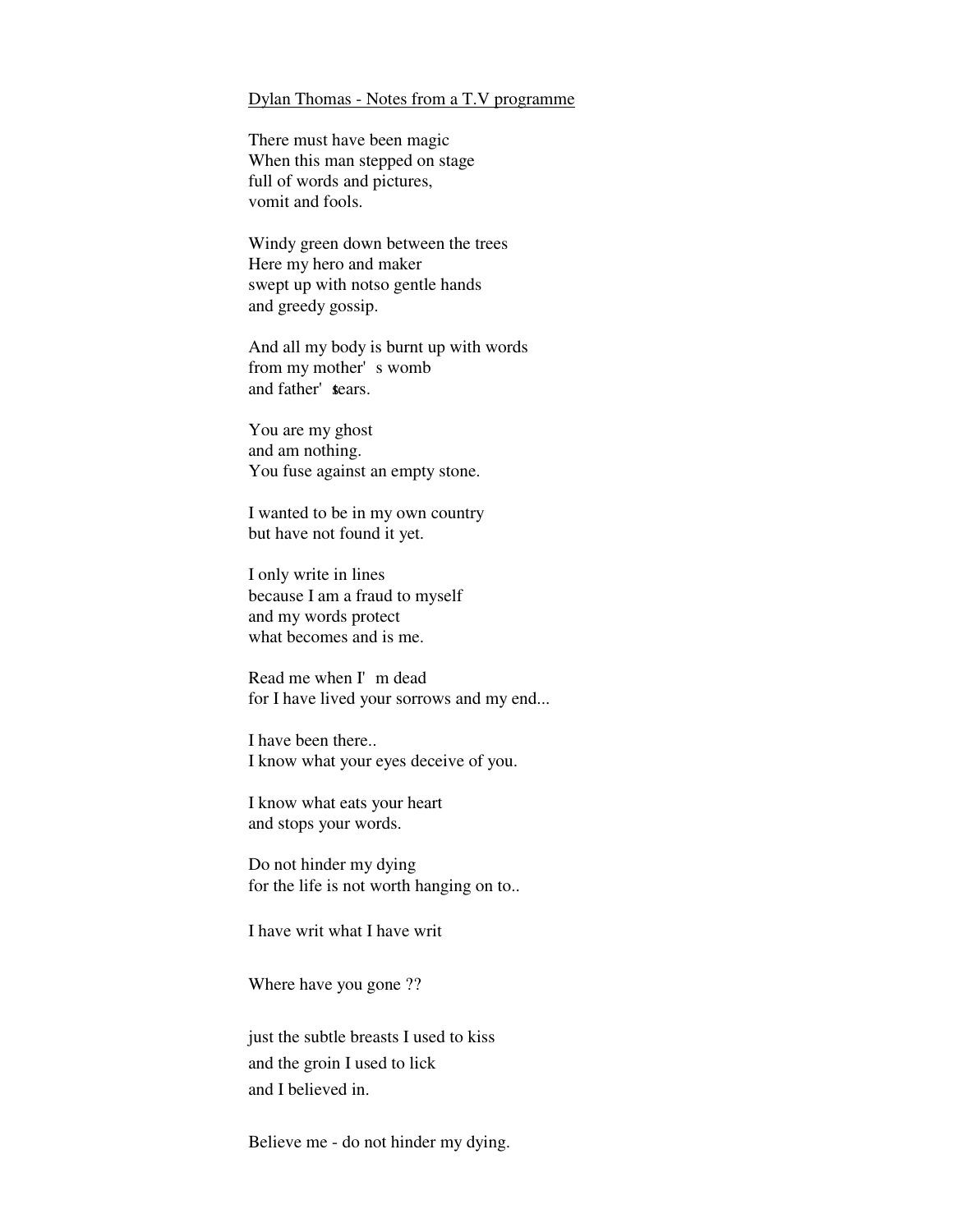## My Father

My father, before my slow slip into life played the piano. My mother tells me he played it well Almost to the point Where the notes became his music, The fine, grainy hands Like an orchestra, Touching and drawing the sullen keys To music that soared and echoed Miles above his head. Before my choking, bloody birth The swollen dirt-grained hands Turned a radio, Conducted symphonies of war, The ranged orchestrated guns

That soar and echo still above our heads.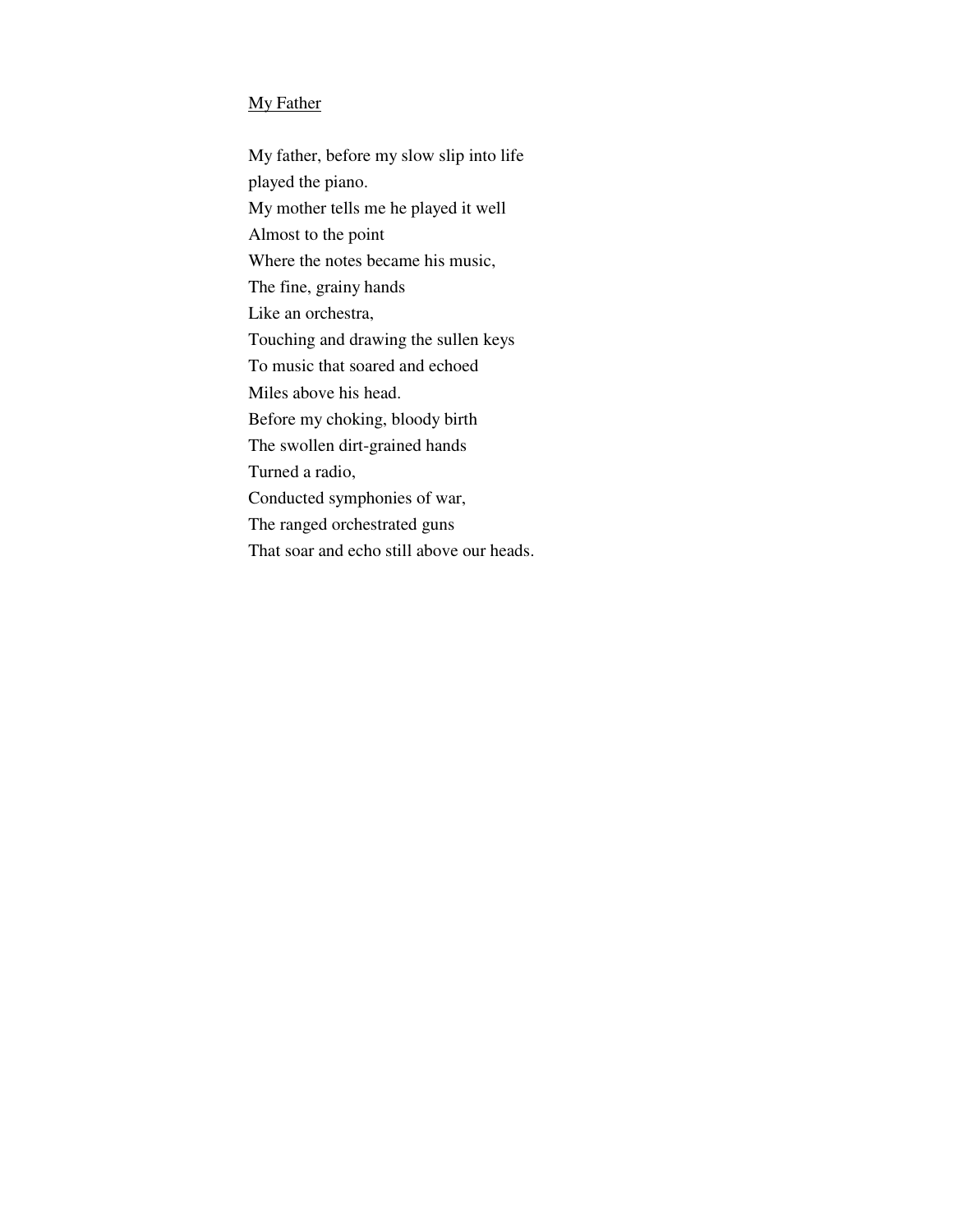#### Autumn/Newlyn/Trelawney 1971

To be sure. To be knowing and watchful In this sea shroud country Is to acknowledge The hours, strung vaguely between moonday waters and mollusc skies, Sea birds soaring sheets of movement over crusty waters and harbour cocklepaths, Fishermen dripping prophesies Sealing the length of the legend Against the broken cliffs, Villages aimlessly hurled and pinioned by pearl and granite over the nagging sea, Dying graveyards, Saffron in salt stained mouths and sullen boats.

To be sure

To believe

demands nothing but watching.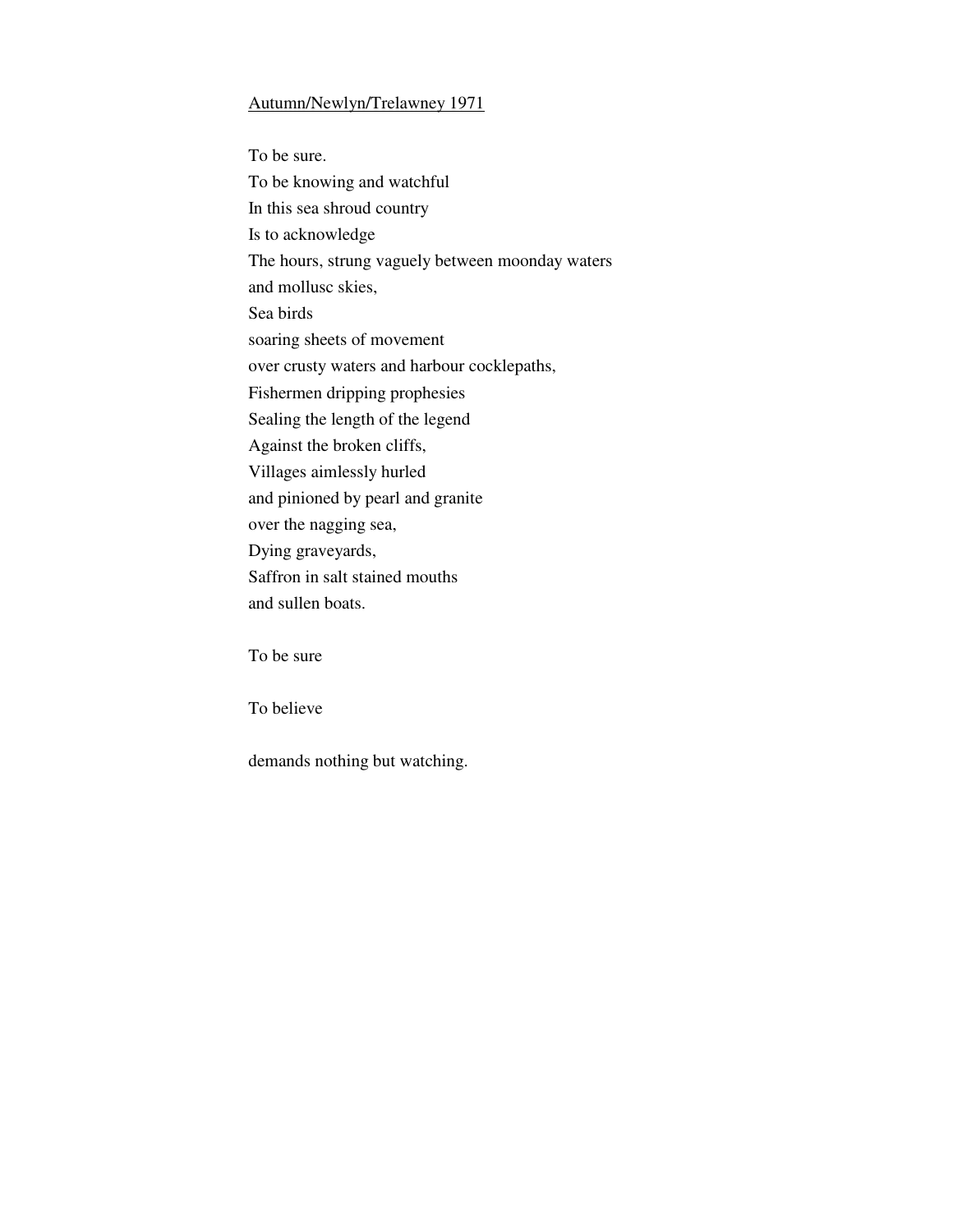#### Following Newlyn

It's not a question of losing But acknowledging what was there. In believing in what was And loving what one had. One never loses what one loves. One just forgets, And the time And the movement Replaces the memories. The hour of the loving Is what one forgets. The loving is never forgotten.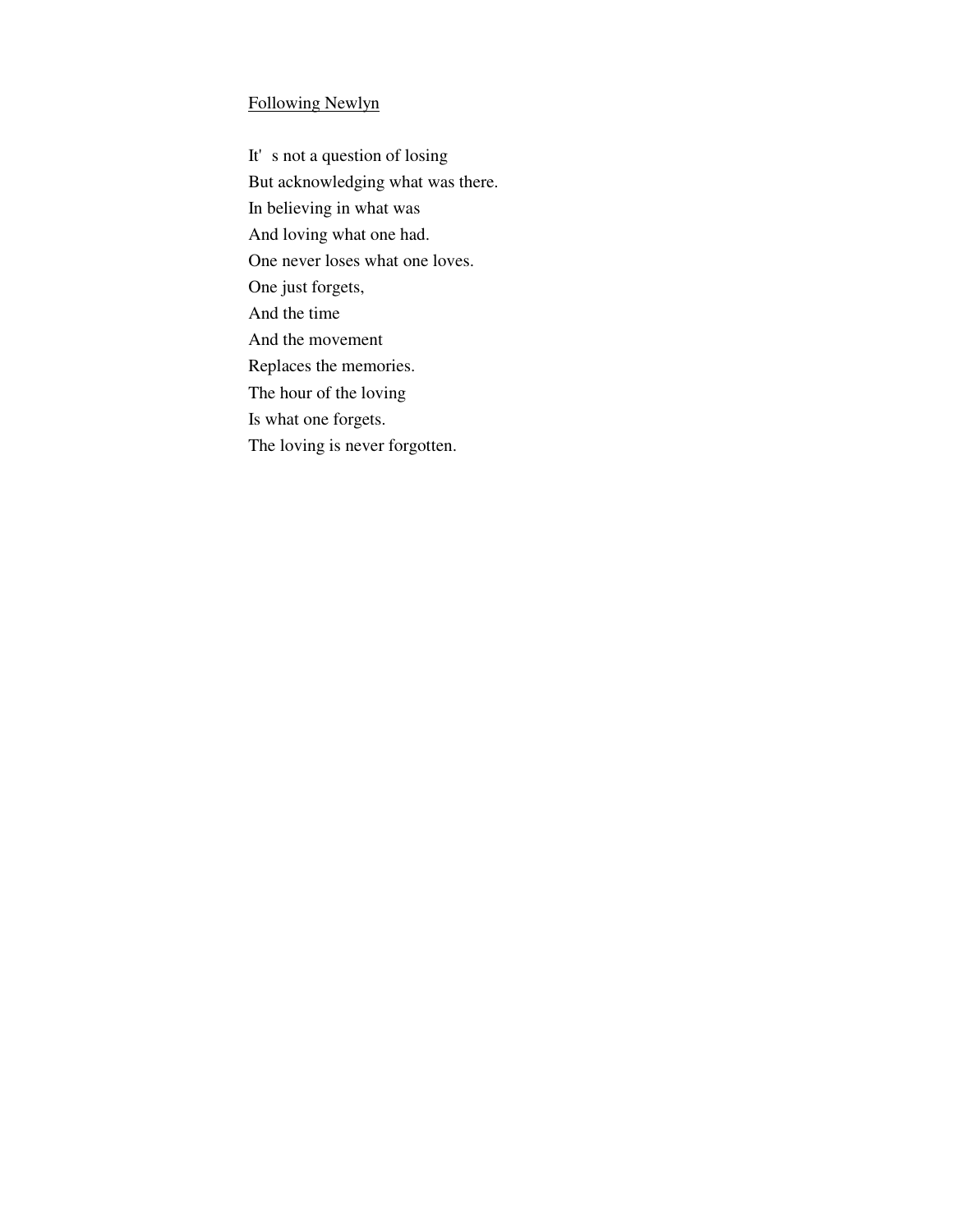## James Dean

James Dean died a monument The broken car and the broken youth Almost And the image died Almost.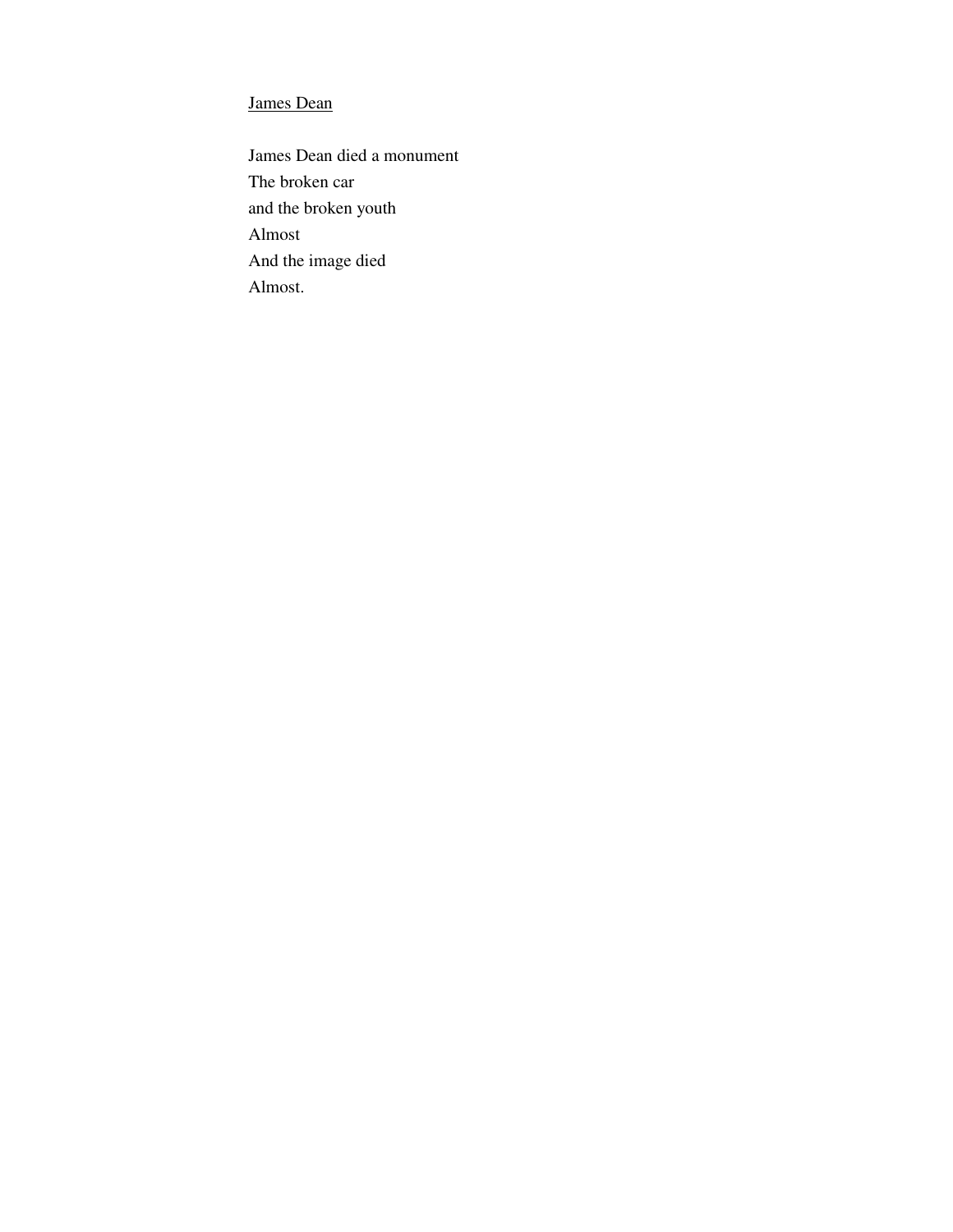## I do not know of death..

I do not know of death, Yet in a mirror Must slowly watch the lines of my hands, Must slowly watch the lines of my face grow like roots around my skin. Watch them grow around my frame and crush and taste old fears used blood and bruised flesh.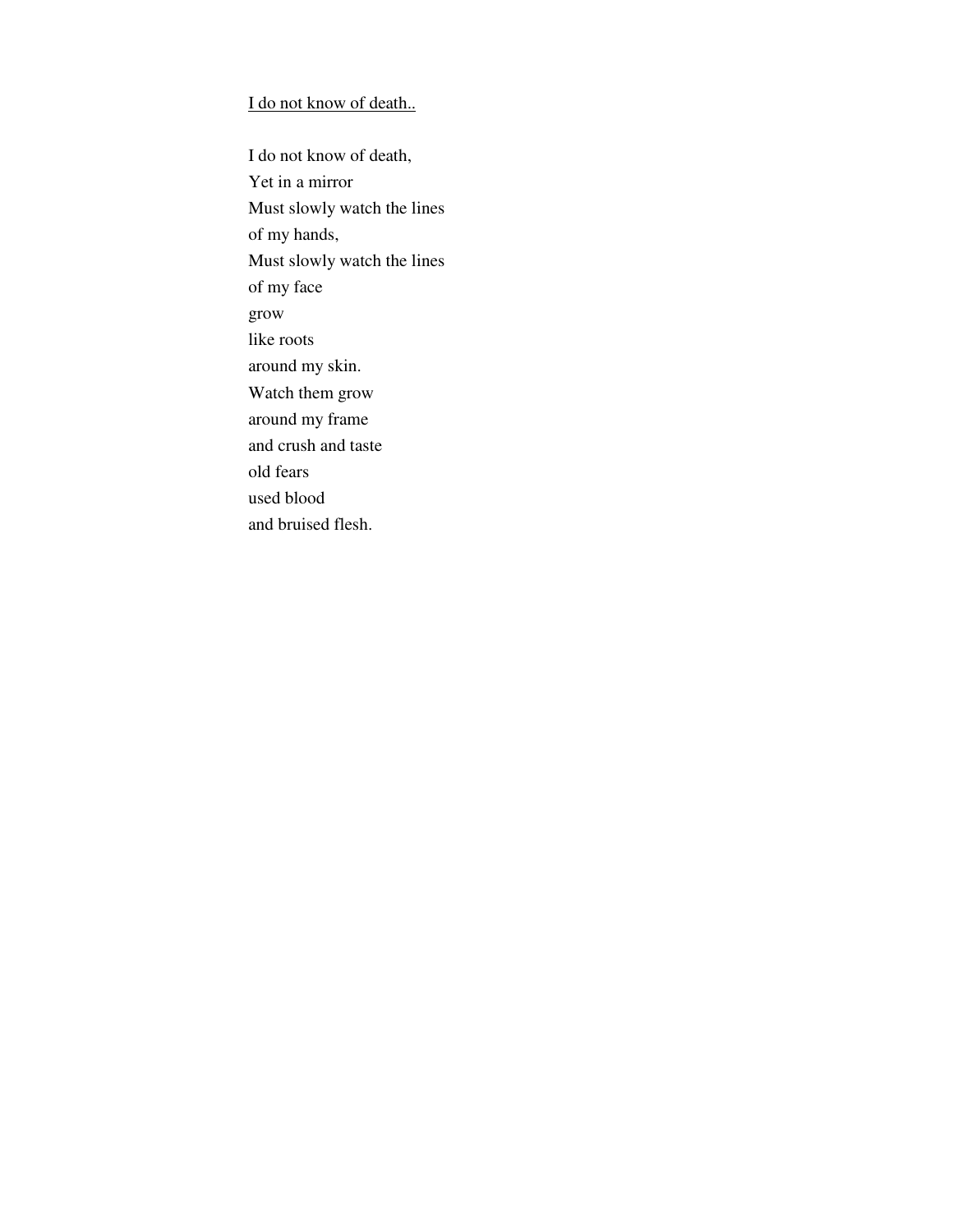### The Star Child

The craggy cave had always been there. I remember as a child despising the sea surge Cutting off my world of dank and dark, So much so that I cursed it to show my hate. Now, as I cling helplessly to my past I see this cave as a womb of sinking warm evenings Where I would curl up and lick the salt from the rock Where I read lovers histories scrawled on the deepest dark, Where I would time my escape from my memory. Where now I wish to be Instead of this vaulting, echoing cave of stars.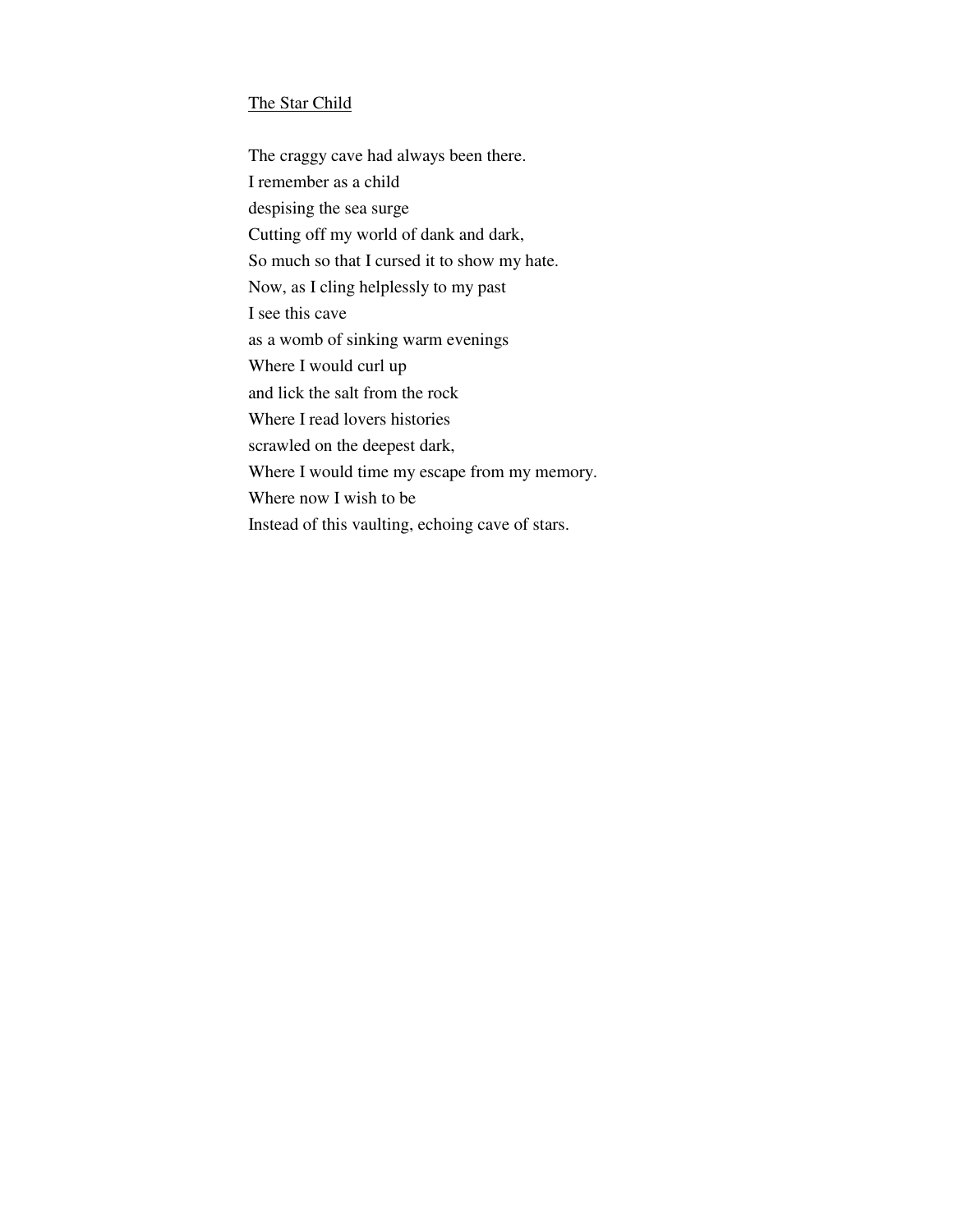*"It seemed that out of the battle I escaped Down some profound dull tunnel, long since scooped Through granites which titanic wars had groined.." Strange Meeting - Wilfred Owen.*

...And to the men my sympathy In token, pillow in the broiling dark, And rest, only rest propped in angry ruin. Across the city smear the hoary bells, ministers to the barbarous clerk who stabbed the pen; his armoury a lonely pen, Where now the eye forgets him. To him impart my sympathy. To those that lie Bone and buried close under the icy sky tunnelled and torn wasted scarlet in final friendship, I give my sympathy. Where wound mystery, Lay down the pen and lay your heart open, bleeding through mine and lie down, lie down, the song cry broken open, metal hacked, that leads to the entrance to the private sigh.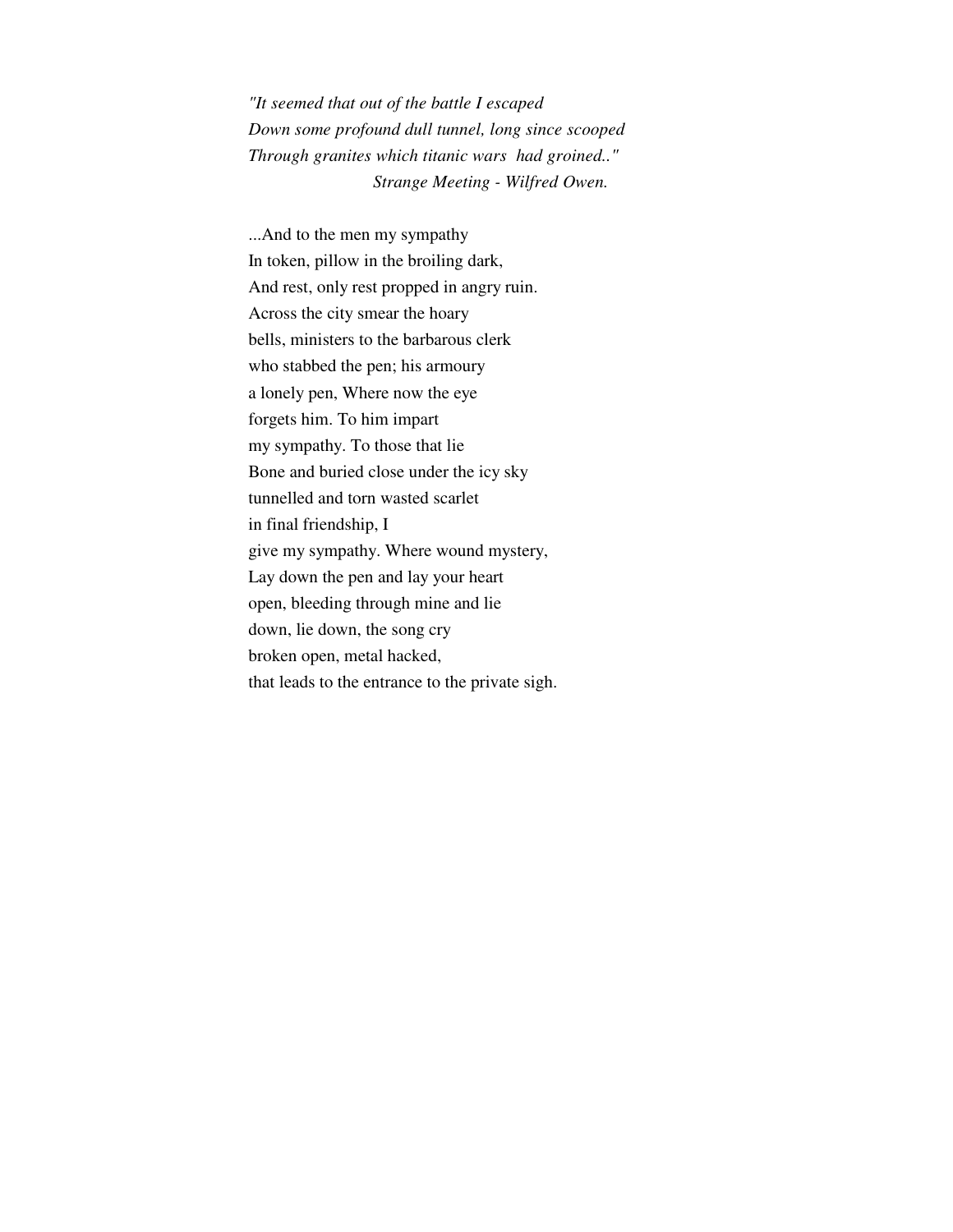#### In that other kingdom..

In that other kingdom There lies, between the creed and the crucifixion, between the hours of clay and bone No death. No nagging awkward presence Of the omnipresent hunchback. No death wasting the slow years of being. For in that other kingdom The hero becomes the man and the man etches his epitaph within the crumbling galaxies.

Within that second before breath Within that second before sleep That other kingdom is touched and torn away.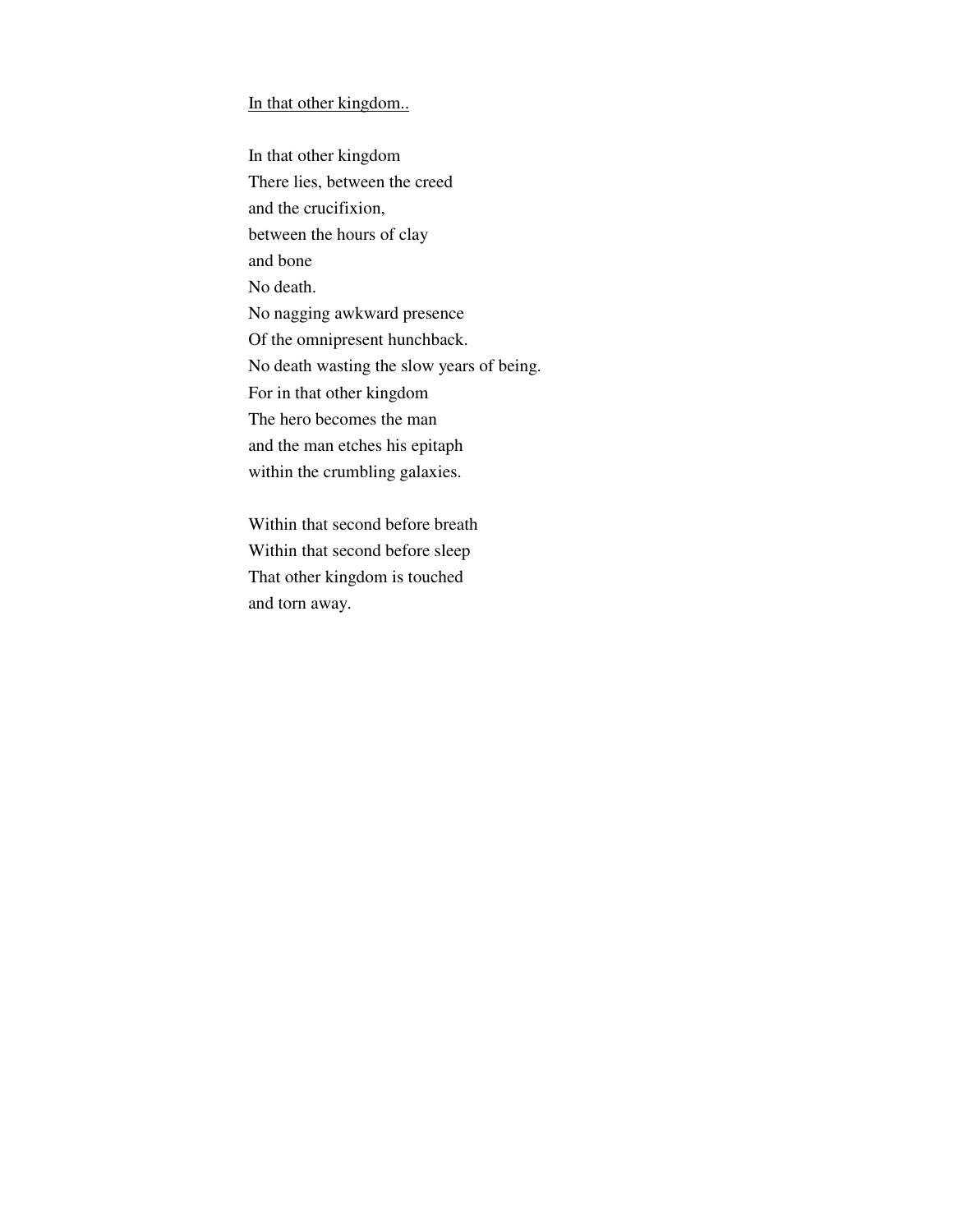#### I have said your name

I have said your name tonight In my private voice and drawn my hand in the cold space beside me, Dipped a hand in the morning pool and let it slip back Not spun with water-web But dry.

I have said your name tonight Remembering nothing but breathing and you, a mile of sleep away. I have said your name tonight To guard my nakedness From desolate waking dreams and the furry night walking blackness.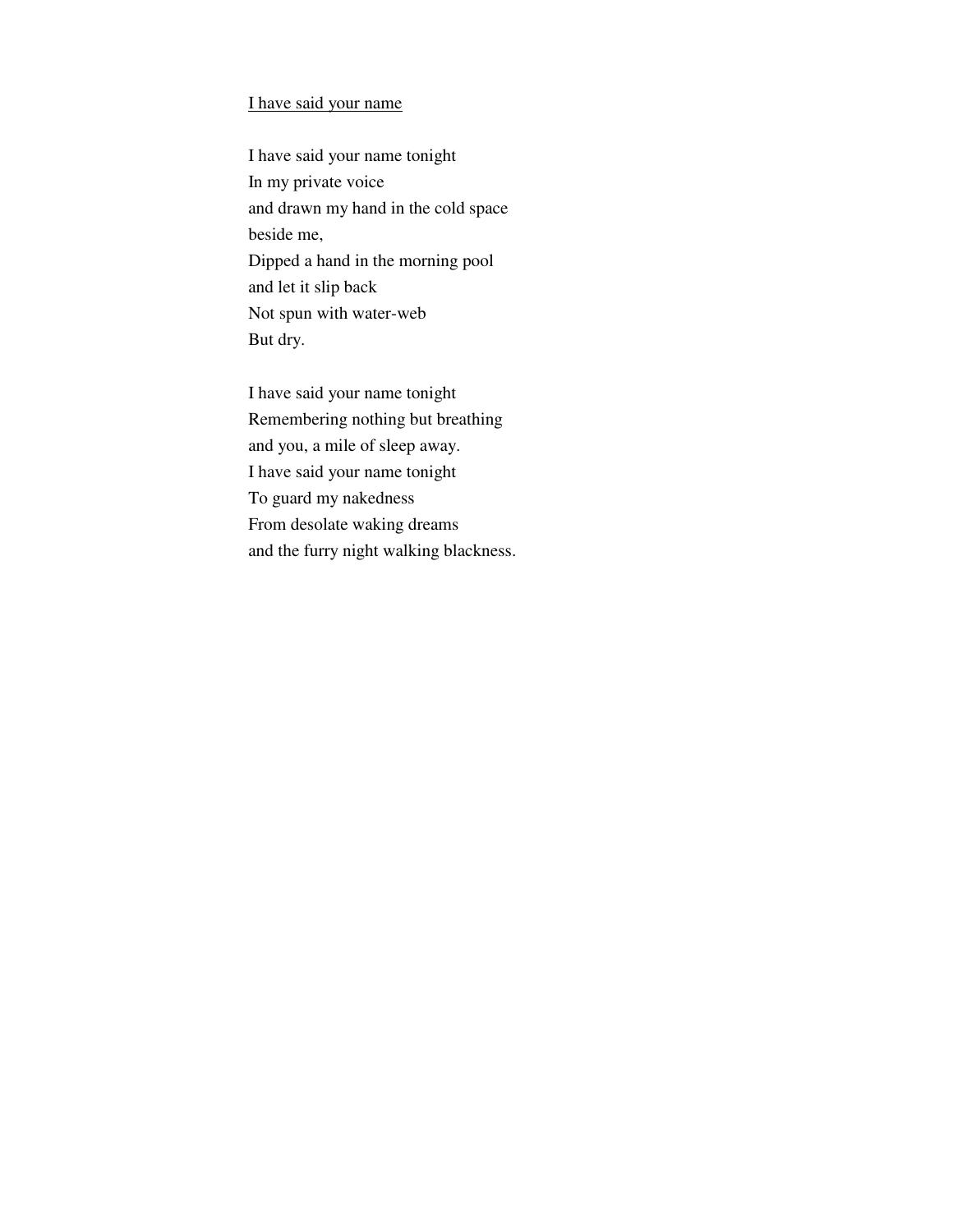## Marilyn

And if the fallen idol were a temporary affair Reviewed on page five of the reviews I could understand The candles burning soft and bright. But now alone, falling slowly into legend you sprawl naked below yesterdays results swept up with the crumbs and forgotten litter of a half digested dinner.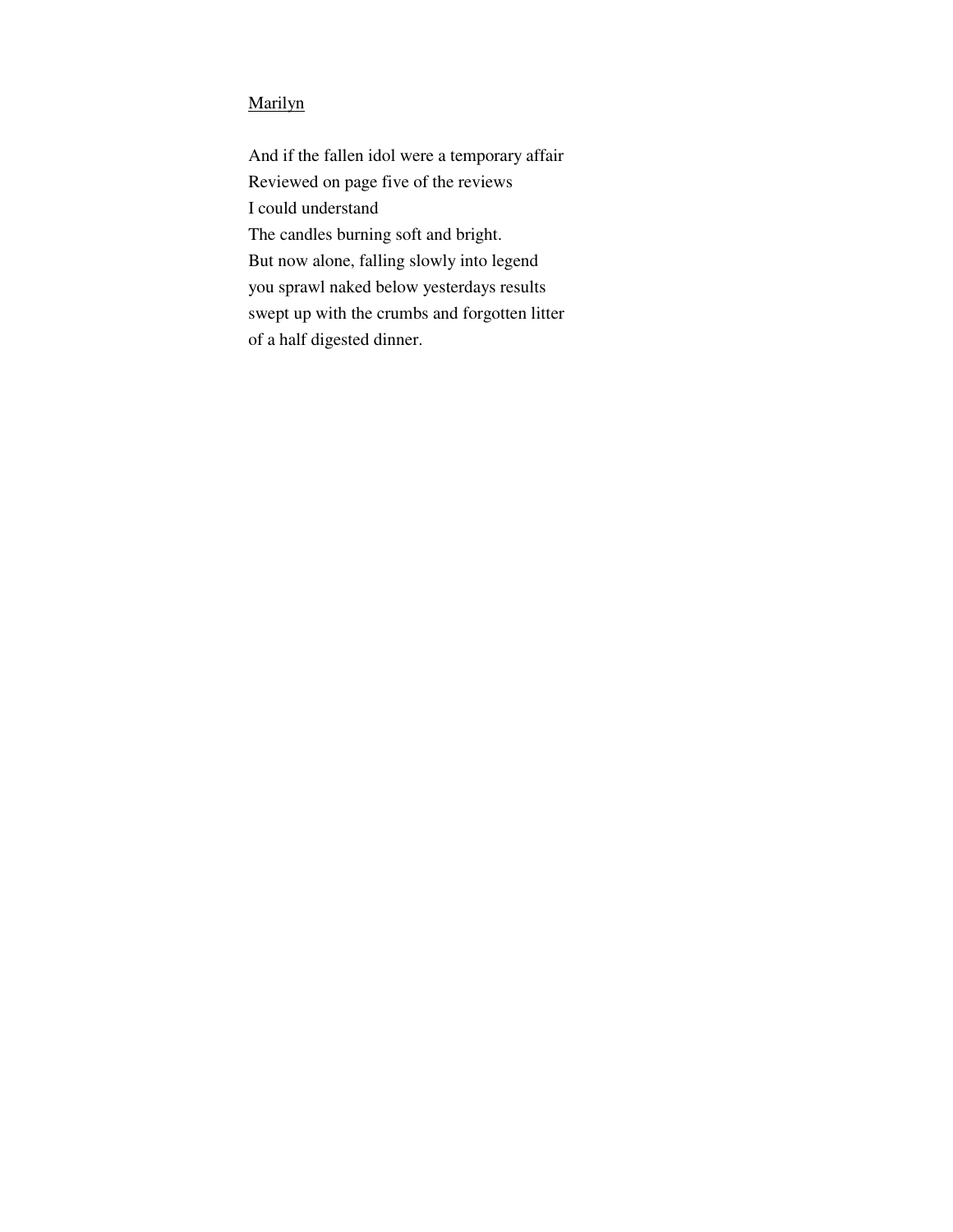*"Tadzio"*

In beauty - Aschenbach In death - Pan between sea and sun. Beauty loved death and the music died drowned in the sand the sea and the ghosting youth -

and was refused..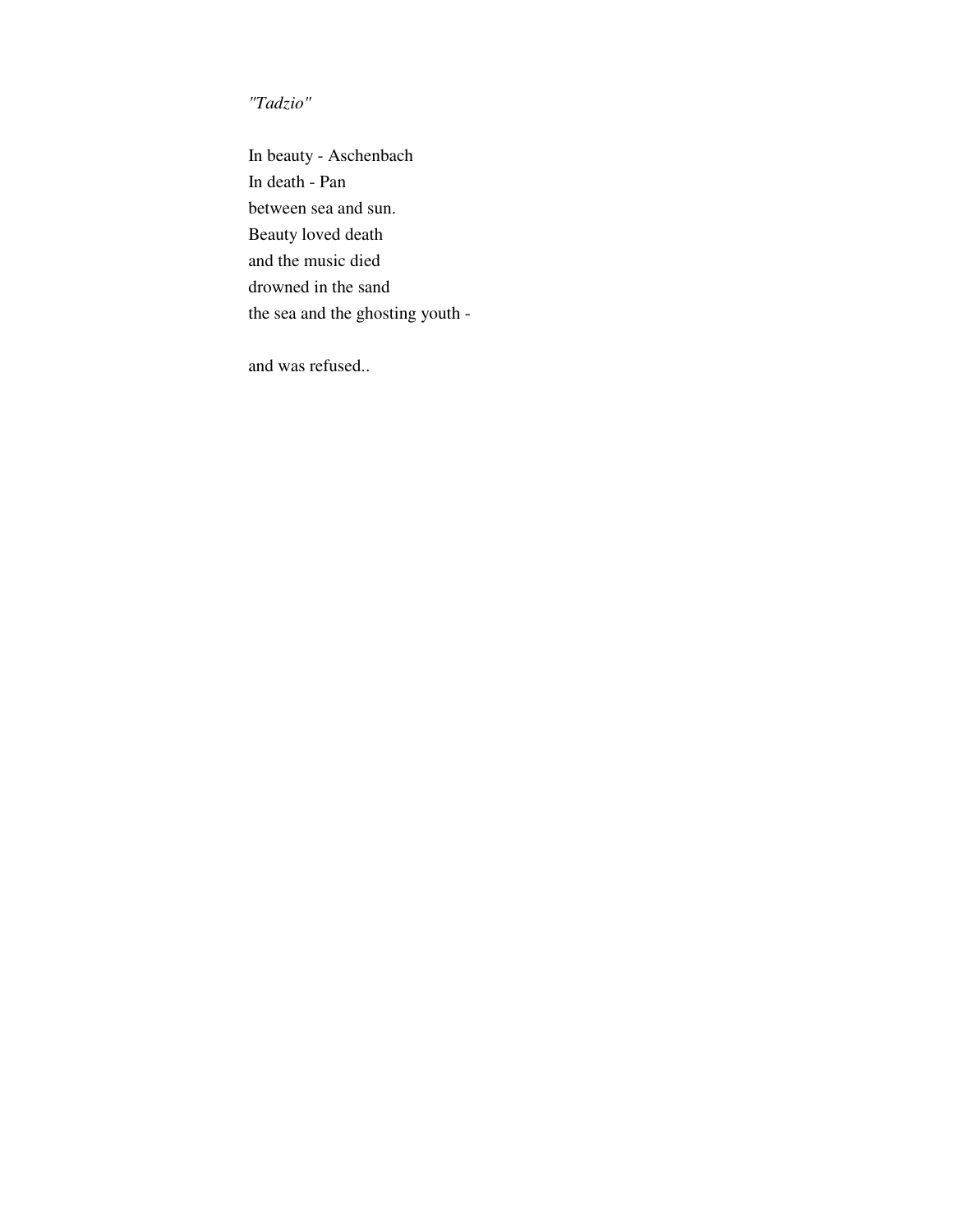#### Your head is bowed..

Your head is bowed Eyes searching, Lost in space between me and the memories, crying the lost time silently inside.

At this moment, you are lost to me Lost in old hands and older faces.

In this, I cannot deny you for within your silent eyes that shout with sadness is built that which makes you is that which makes me hold a hand out to you making me one with you.

Our worlds, touching as though bubble against bubble are similar are ours.

We lack the words but know the signs that lead and guide each other to ourselves.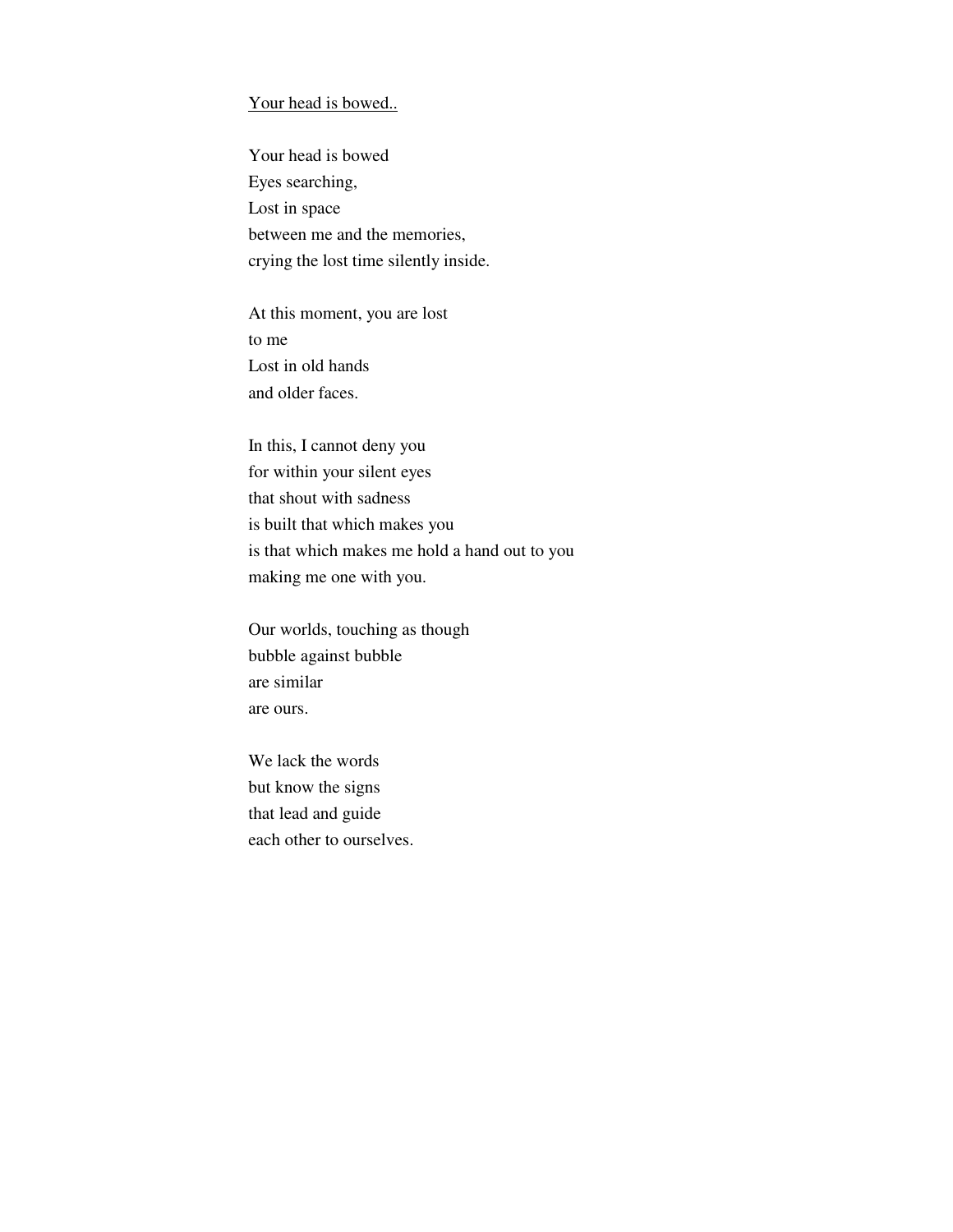#### Antrim Strand

A diary page opened.

Irish banks and rivers running down to Mourne. A long beach, dog walking and home for salt salmon "a la french".

We had stepped the giant stones close by the hint of Bushmills running down to Portrush. found fresh killed beef slowly dissolving, running pink in the mouth.

I wanted his ghost to rub on me but all I felt was the morning wind from the sea. I had searched for a new land. I was too far from the old and had never reached the new.

I kicked shells and watched the dogs spring between tide and land I opened my coat to the wet warmth of the morning surf and searched for an anchor in your arms.

I wanted hands in loam and granite but did not travel south to my past even though I thought I heard my grandmother's voice scratching at my memory. I stayed and stuffed the fatted calf into my gaping maul.

A diary opened,

Memories of sea salmon and beef and an Ireland I touched but never met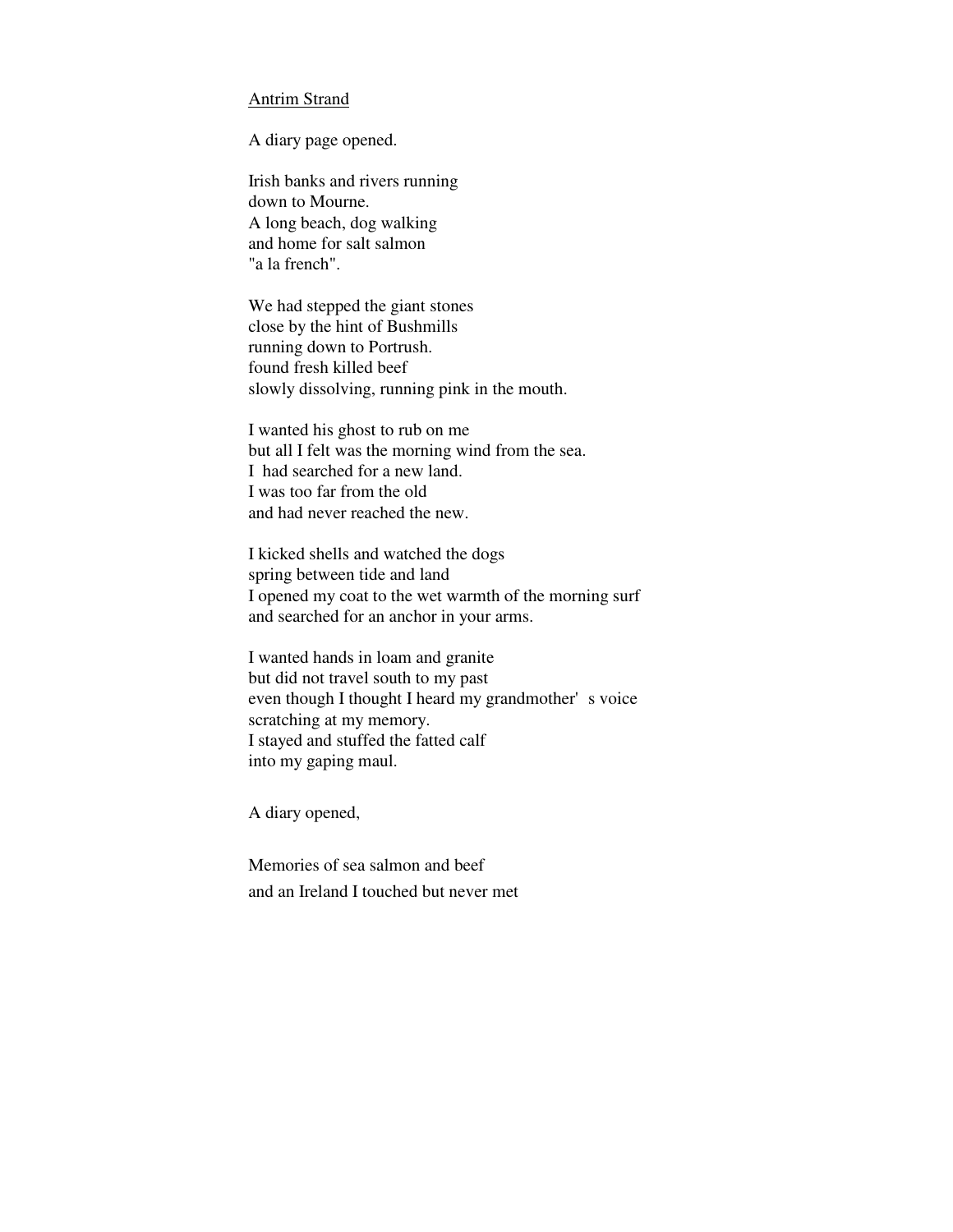A Small Crucifixion

Each small day a small crucifixion Each new light, street lamp passing lighting my way to the cross. This is a shadow that can't live in these shadows and is afraid of the light. Each day a tiredness, a movement between this and that a memory standing before me

each day a small crucifixion.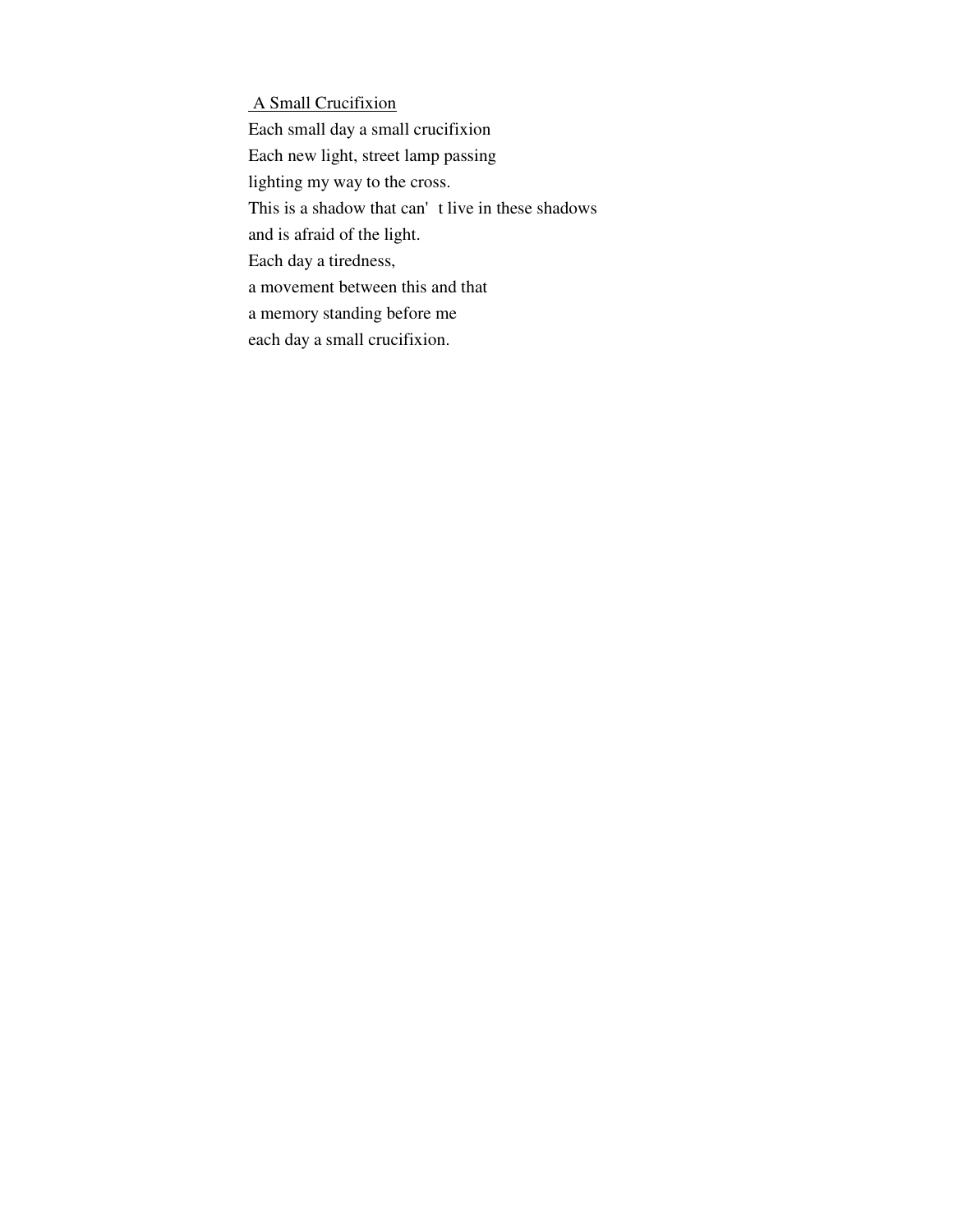#### **Auferstehen**

#### *Der Meister ist schon wieder unruhig.*

When I first arrived, you took me in, accepting the stranger, you wanted my language when I wanted yours. I met you mid-way, despite my own fears for here, in this new land, you taught your children your past each question answered in reflections of hope. I learned from you, though I was still trapped on my own island. Tried to build bridges, but they collapsed because of their fragile foundation, Leaving me alone again except for the unspoken presence of your past.

## *Heute ist Der Meister unruhig und zeigt die Zukunft mit seinen knochigen Fingern*.

When I first came, I walked your streets, I peered into your houses and cafes, corners and paths, Tried to learn from you, with you, Knew that if I made a mistake you would correct me and we would joke at both our misunderstandings.

Now, the Meister is rising, and  $\Gamma$  m afraid of asking, afraid of looking into your eyes, afraid of using my language and your language, except in the company of friends.

Here, in the first days of Christmas, the trees are bearing their first lights. You are preparing the days for peace and goodwill. There are no lights in this house. I will not light this house tonight for fear of the light attracting strangers.

The drums are pounding to the east and Der Meister has awoken from his sleep. I will stay in the shadows, not speaking, for fear of him hearing my voice, for fear of him seeing the colour of my skin, for fear of him coming to my island.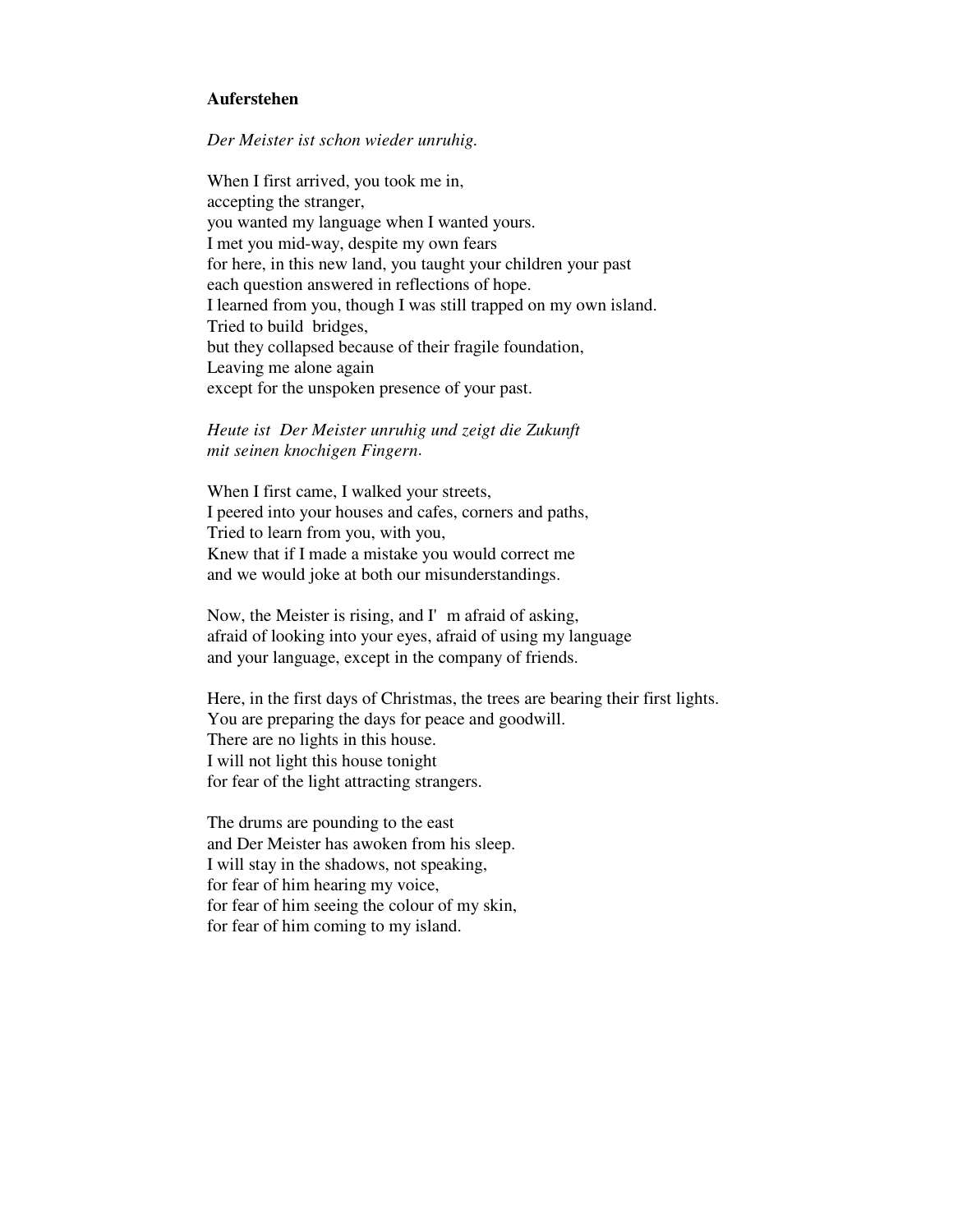#### SONG

I'm lying beside you, watching your face, With you miles of sleep away And I need your touch and the sound of your voice To help me through 'till day, through 'till day.

The sound of your breath and the beat of your heart Fills up the room with noise And your hair lies spread across the bed Where we shiver, asleep and awake, asleep and awake. Should I wake you up, should I kiss your lips, And disturb the breath in your mouth Would you open your eyes or should I let you lie Wrapped in the sound of your own heartbeat Wrapped in the sound of your own heartbeat 'Round my bed.

It's only that I'm afraid of the empty space Yawning wider at every breath For I need your voice and the smile of your eyes In a night that tastes like death, this night tastes just like death. Oh in this furry night, with its silent ghosts Stalking 'round my head. I can't stifle the cries, and the thoughts behind eyes Like shadows across the bed. And now we're alone, asleep and awake And I'm frightened to shatter the space Just lying alone with the yawning fears And we're slowly losing our face Slowly losing our place.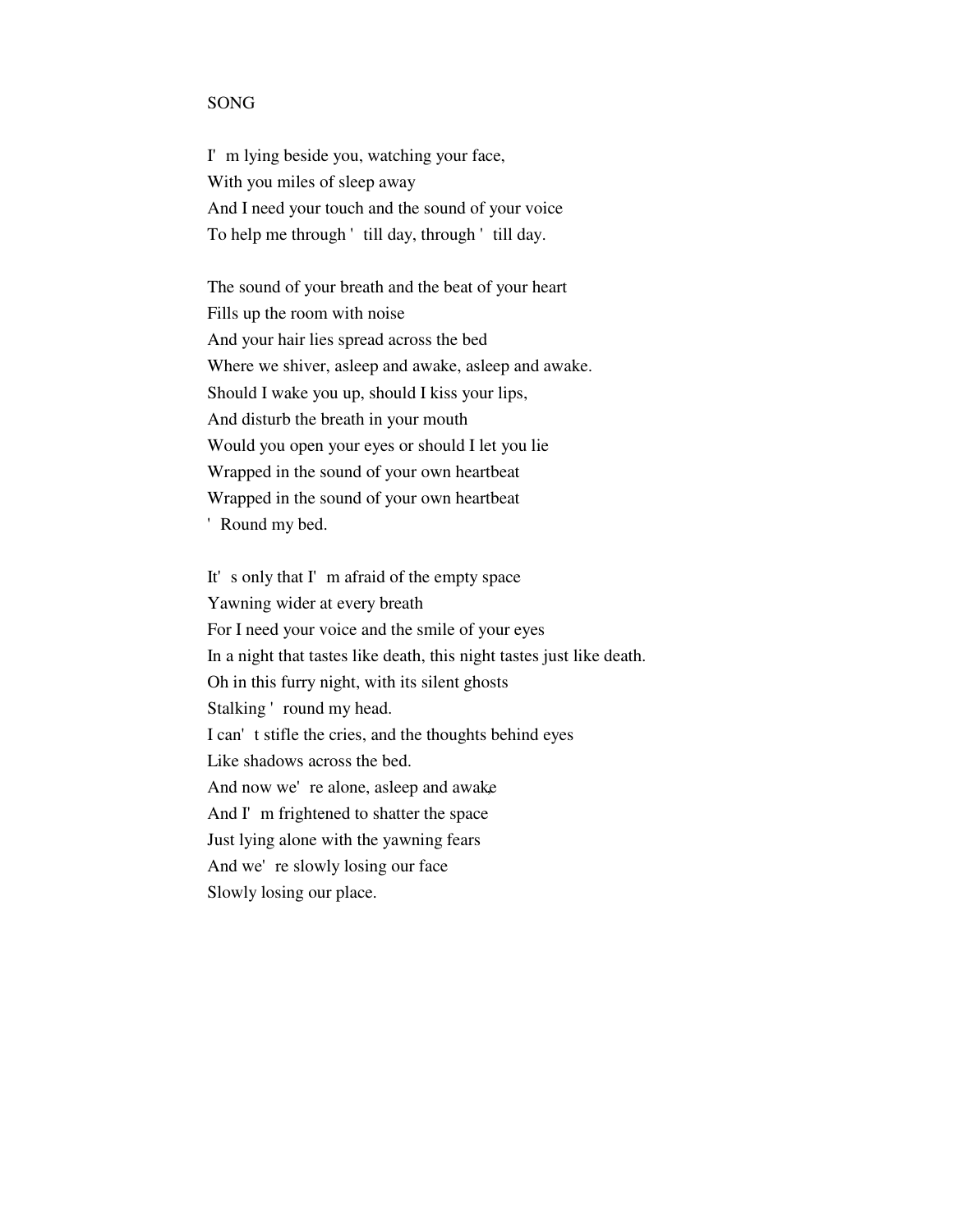#### ENGLAND MY ENGLAND

Em B7 We've been living here in Germany, I suppose that we're alright The foods not bad, the money's good, You can drink all night But even though you're pretty well off, you've always got some pain When you're looking forward to the time when you can go home again CH:

G#m F#m G#m England, my England, where have you been I've missed your valleys and the fields of green England, my England, with your rivers blue Wish I was coming back, home to be with you

We've been in a lot of places, sometimes we've had to fight But nothing ever seems the same, England just feels right We've had golden beaches, snowy hills and oriental dawns But they don't come anywhere near tea on an English lawn

Ch:

It's not just the rocky cliffs, the open windy moors, It's the times we had, the things we knew, the friends who lived next door, It's an open fire at Xmas time, the pub on a Saturday night And the feeling of being home, all warm and wrapped up tight

Ch:

Maybe soon I'll take a plane or hitch a lorry ride Or even take a ferry boat on a morning tide From a land of ice or a land of sun where I've been too long And walk the streets and feel the air of the place where I belong Ch: